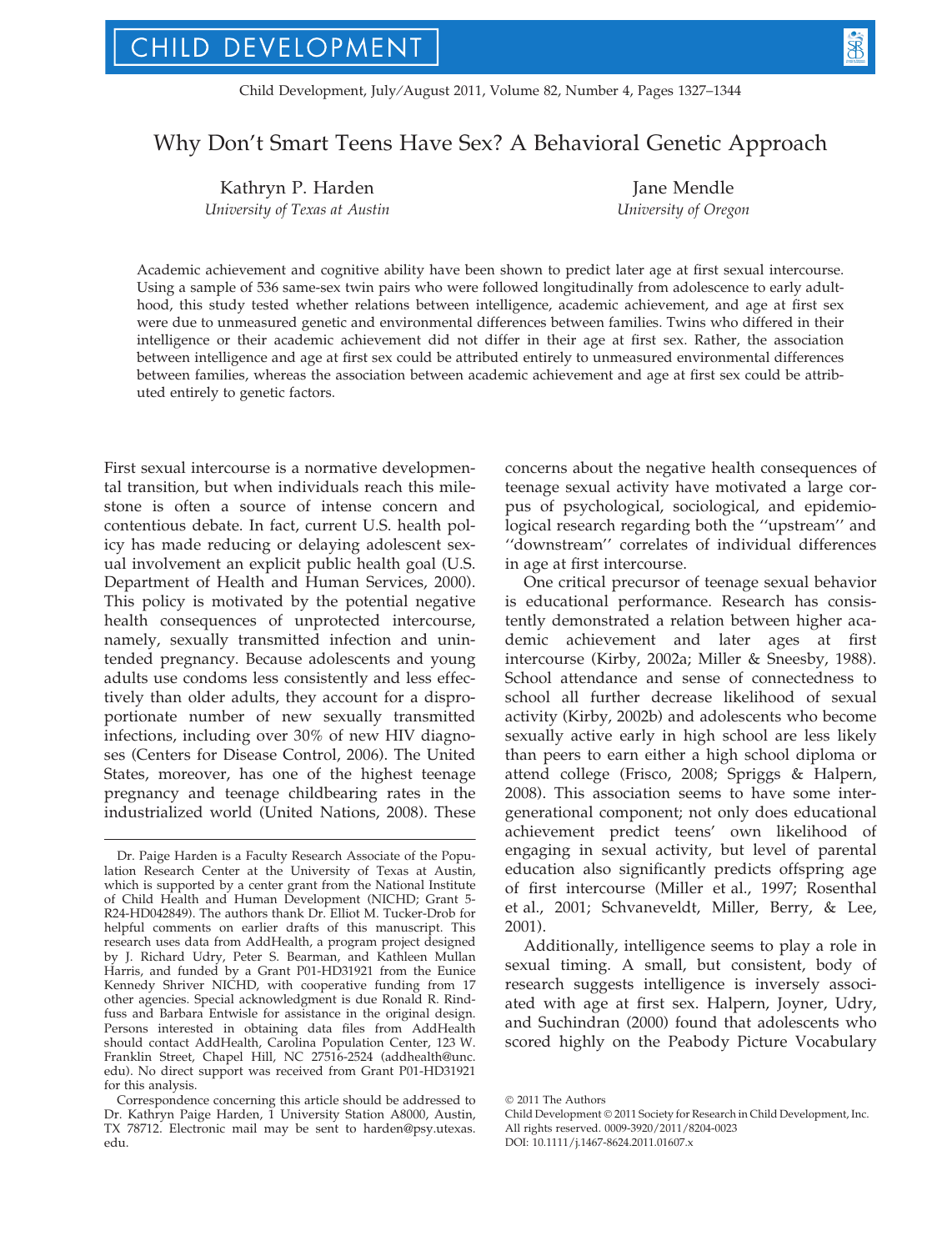Test (PPVT; a measure of verbal intelligence) were less likely to have had sexual intercourse than same-age peers, an association that persisted even after controlling for a breadth of statistical covariates typically associated both with intelligence and sexual activity: race/ethnicity, physical maturity, current academic achievement, physical and personal attractiveness, expectations regarding the future (attending college, mortality), perceived consequences of unintended pregnancy, religiousness, involvement in sports and clubs, current romantic relationships, maternal education, family structure, and maternal attitudes toward sex. Halpern et al.'s work offered convergent validity for previous studies that obtained this association in different samples and with different measures of intelligence, including the Armed Forces Qualifications Test (Mott, 1983) and Ravens Progressive Matrices (Cliquet & Balcaen, 1983). Similarly, other research implicates associations between performance on IQ tests and other aspects of adolescent sexual activity, such as teenage pregnancy and number of sexual partners during high school (Fergusson, Horwood, & Ridder, 2005; Shearer et al., 2002).

The associations between intelligence, academic achievement, and sexual activity are often interpreted in terms of the ''safeguarding'' hypothesis (e.g., Kirby, 2002b; Manlove, 1998; Ohannessian & Crockett, 1993): Smart and motivated teenagers have higher aspirations for their future (e.g., attending college, professional training) and thus have "more to lose" from an unintended pregnancy or sexually transmitted infection. Moreover, they are better able to anticipate that sexual activity might lead to these negative consequences. They therefore abstain from sexual activity as a means of safeguarding or securing their future accomplishments. This hypothesis is buoyed by a substantial body of work that associates timing of intercourse with educational aspirations, suggesting that individual goals are, to some degree, related to sexual behavior (Harris, Duncan, & Boisjoly, 2002; Hogan & Kitagawa, 1985; Jessor & Jessor, 1975; Miller & Sneesby, 1988; Schvaneveldt et al., 2001).

Despite its intuitive appeal, the safeguarding hypothesis relies on a problematic, cognitive-development model of adolescent risk taking. In the cognitive-development model, adolescent risk-taking behaviors are the result of flawed and immature reasoning processes, in which adolescents systematically underestimate the potential costs of a behavior. Thus, higher and more accurate perceptions of potential costs (whether due to educational interventions, higher cognitive ability, or maturation)

are thought to lead to reductions in risk-taking behaviors. Research in cognitive psychology and neuroscience, however, has demonstrated that the premises of the cognitive-development model are inaccurate in three respects (Figner, Mackinlay, Wilkening, & Weber, 2009). First, adolescents do not show markedly immature reasoning abilities compared to adults; rather, logical reasoning and basic information processing abilities have developed to nearly adult levels by age 16 (Keating, 2004; Yurgelun-Todd, 2007). Second, adolescents do not systematically underestimate the potential costs of risk-taking behaviors; they can actually evaluate the potential consequences, costs and benefits of various risky behaviors (including having sex) as well as adults can (Beyth-Marom, Austin, Fischhoff, Palmgren, & Jacobs- Quadrel, 1993). It is true that adolescents with higher intelligence do perceive higher costs associated with sexual activity (e.g., feelings of guilt) and with unintended pregnancy (e.g., embarrassment, having to quit school), but they also perceive higher benefits (e.g., physical pleasure, decreased loneliness; Deptula, Henry, Shoeny, & Slavick, 2006). Third—and perhaps most importantly—adolescents' deliberative decision making and judgment seems to lapse during emotionally charged situations (Casey, Getz, & Galvan, 2008; Dahl, 2004; Figner et al., 2009). That is, while adolescents may be able to articulate the potential liabilities of a particular action during moments of low emotion, they seem to forget or ignore this in the ''heat of the moment.'' Casey et al. (2008) and Steinberg (2008) have linked this paradox to a developmental ''maturity gap,'' in which parts of the limbic system are remodeled in early and middle adolescence, while the prefrontal cortex continues to mature through early adulthood. This leaves adolescents more highly attuned to affect and rewards while lacking fully developed capacities for inhibition. Given this emerging knowledge about adolescent neural development and cognition, a teenager's rational calculus regarding the potential impact of sexual intercourse on long-term educational goals may be an ineffective ''brake'' for sexual behavior, which necessarily occurs in an affectively charged interpersonal context.

An alternative explanation for previously observed correlations between age at first sex and intelligence and academic achievement is that the same family background factors—either genetic or environmental in origin—contribute to both cognitive and sexual outcomes. That is, the ''type'' of families who have sexually active adolescents may also be the ''type'' of families who have adolescents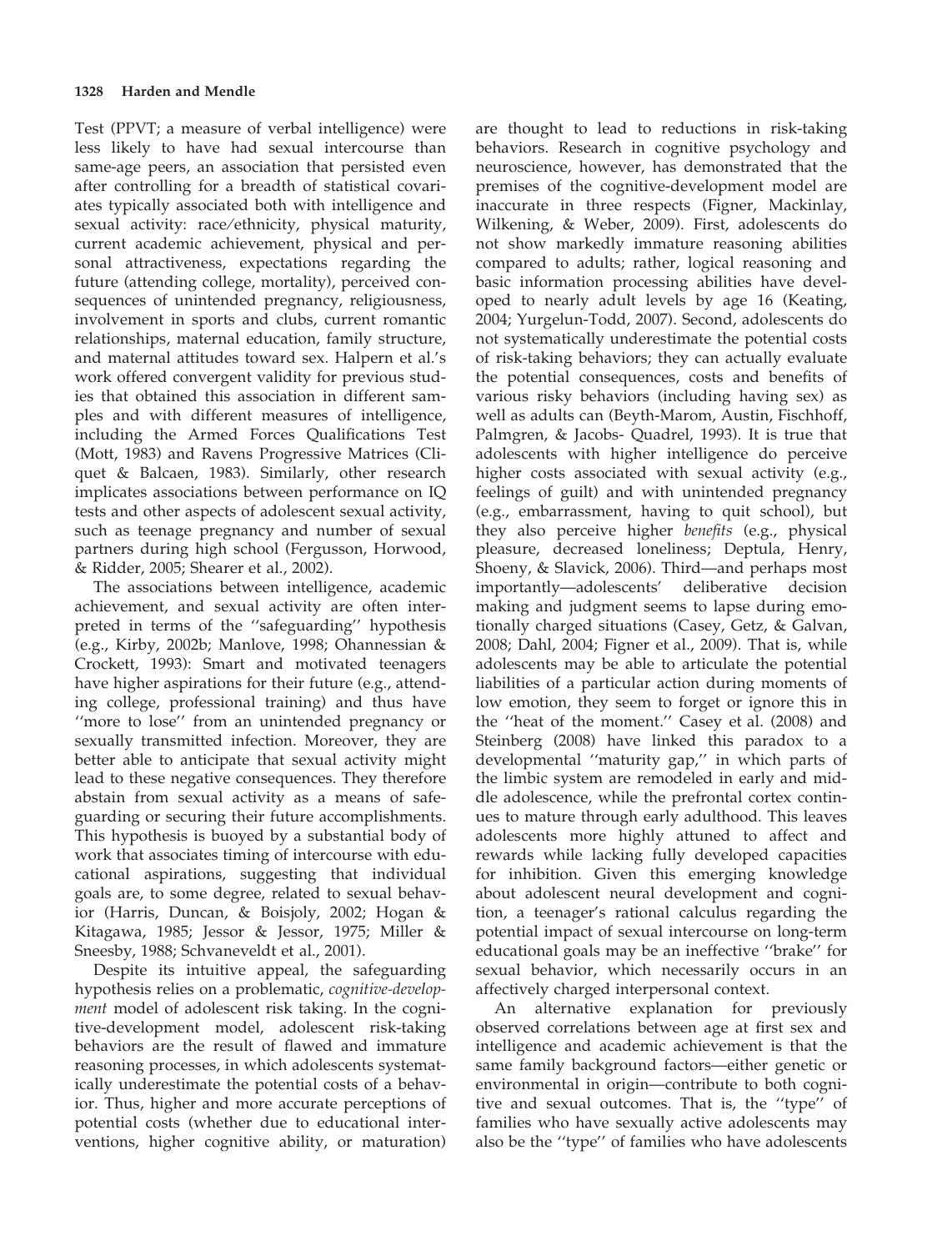who perform poorly in school. Timing of sexual intercourse, intelligence, and academic achievement are all complexly intertwined with factors such as socioeconomic privilege, family, peers, qualities of schools and neighborhoods, and cultural belief systems. Researchers typically control for environmental variables by identifying probable confounds and including them in analyses as statistical covariates. Yet, it is simply impossible to account for all potentially relevant confounds: It depends on which variables are available in the data, whether a researcher chooses to include these variables in analyses, and how well these variables represent the constructs of interest. These limitations, inherent in all purely correlational research, suggest that the existing findings on age at first sex, intelligence, and academic achievement have likely been muddied by

''background'' variables that may not have been

adequately accounted for in the literature to date. In addition, traditional correlational designs rarely sample more than one person per biological family, and thus are typically incapable of controlling for genetic confounds. It is well established that there is substantial genetic variation in both intelligence (e.g., Bouchard, 2004) and academic achievement (e.g., Thompson, Dettermann, & Plomin, 1991). There is also genetic variance in age at first sex (Bailey, Kirk, Zhu, Dunne, & Martin, 2000; Dunne et al., 1997; Lyons et al., 2004; Martin, Eaves, & Eysenck, 1977), and specific genes related to dopamine receptors have been associated with earlier age at first sex, particularly in males (Miller et al., 1999). If the same genes were related both to lower IQ scores, achievement, and earlier age at first sex, then the association between achievement and age at first sex would be an artifact of a common underlying genetic liability. For example, performance on intellectual or academic assessments and timing of first sexual intercourse might both be influenced by genes related to traits such as impulsivity (resulting in quick, hastily reasoned answers during assessments and spontaneous involvement in sexually charged encounters) or antisociality (resulting in failures to conform to societal expectations regarding both sexual inhibition and school performance).

Behavioral genetic designs, including twin studies, are a rigorous methodology for testing how genetic and environmental background factors might influence relations between higher intelligence, higher academic achievement, and timing of first sex. Although twin designs are typically perceived as a means for estimating heritability coefficients, this is not our aim in the current article.

Rather, behavior genetic researchers are increasingly moving beyond heritability estimates and are instead leveraging the power of twin studies to test specific developmental hypotheses (Moffitt, 2005; Rutter, Pickles, Murray, & Eaves, 2001). In the present study, a behavior genetic approach allows us to reevaluate whether the relation between intelligence and academic achievement and age at first sex persists even after controlling for genetic and environmental confounds that differ between families.

To illustrate the logic of this approach, imagine a case of two monozygotic (MZ) twins, in which Twin A exhibits higher academic achievement and Twin B exhibits lower academic achievement. The critical question is whether Twin A and Twin B also differ in their age at first intercourse. This within-twin pair comparison controls for all genetic variables and all environmental variables shared by twins raised in the same home (e.g., family structure, socioeconomic status, neighborhood quality). If higher academic achievement somehow induces adolescents to delay sexual activity to protect educational and occupational goals, then Twin A will initiate sexual activity significantly later than Twin B. If, however, unmeasured genetic or environmental factors that differ between families account for the association between academic achievement and age at first sex, then Twin A and Twin B will demonstrate similar ages at first sex, despite their differing academic performance.

Behavioral genetic studies of sexual development have yielded novel and surprising results. Previously, we used a sample of twins from the National Longitudinal Study of Adolescent Health to examine the association between age at first sex and later delinquency during early adulthood (ages 18–24). After controlling for genetic and shared environmental factors that differ between families, earlier age at first sex actually predicted lower involvement in delinquency in early adulthood (Harden, Mendle, Hill, Turkheimer, & Emery, 2008). Using a similar analytic approach in a sample of female twin pairs from Denmark, Rodgers et al. (2008) examined the relation between intelligence, educational attainment, and age at first birth. They found that the effects of intelligence and education on age at first birth were primarily accounted for by shared environmental factors. That is, in a comparison of two sisters who differed in their intelligence and education, the smarter or more highly educated sister did not show a later age at first birth; rather, the effects of intelligence and education on age at first birth were entirely between families. Rodgers et al.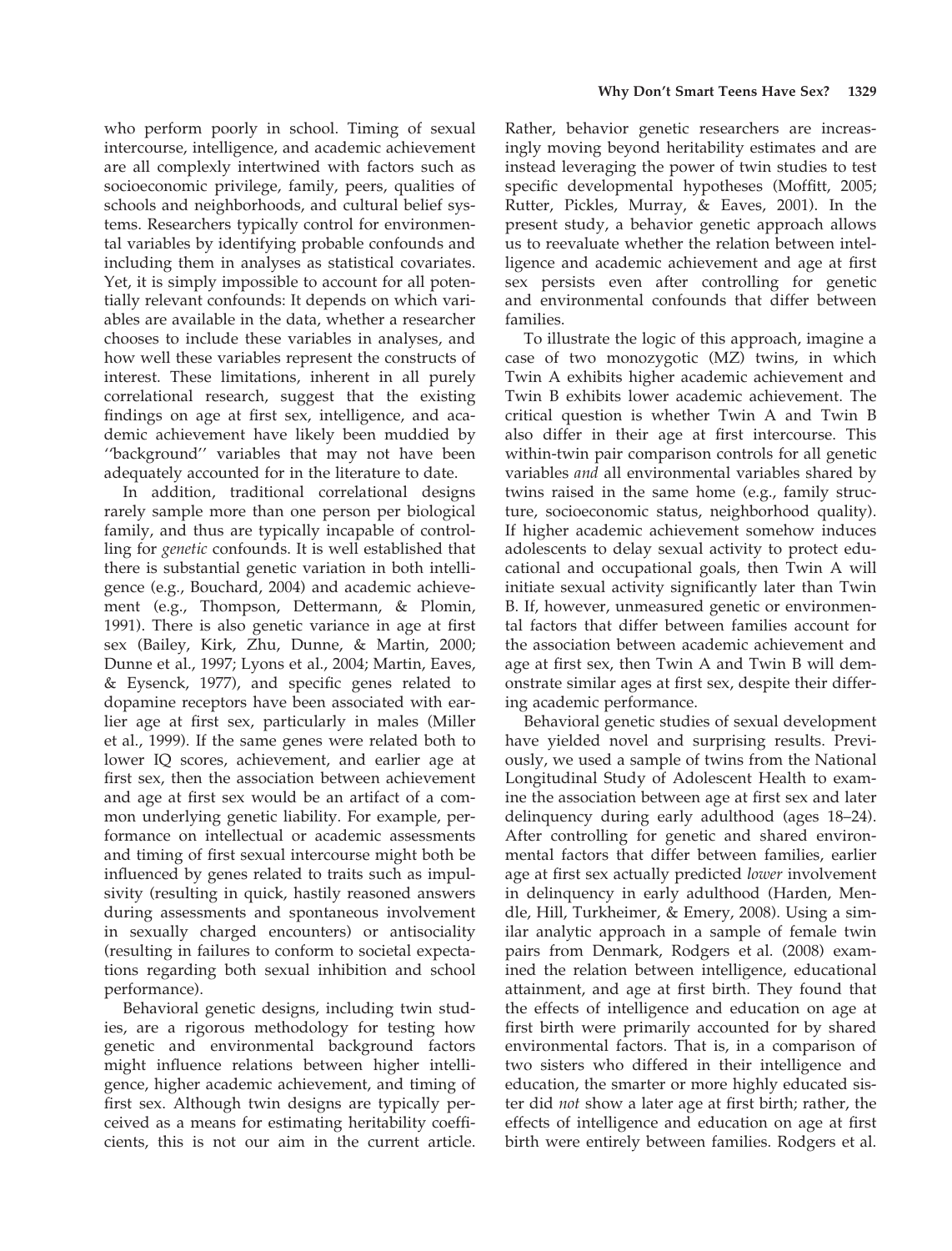interpreted this to mean that intelligence and education are not causal agents for delayed fertility but rather ''proxies'' for between-family differences in family environment and cultural context that account for the later age at first birth evident among more intelligent or more educated women.

## The Present Study

In this article, we use a sample of same-sex adolescent twin pairs from the National Longitudinal Study of Adolescent Health to examine associations between intelligence (as measured by the PPVT), academic achievement (as measured by grade point average [GPA]), and age at first sex. Specifically, we investigate whether adolescent twins who differ in their intelligence and academic achievement also differ in their timing of first sexual intercourse. We hypothesize that this association will be accounted for by unmeasured shared environmental and genetic differences between families. Given Rodgers et al.'s (2008) findings on education and age at first birth, we specifically hypothesize that the association will be due to socioenvironmental and cultural differences among families. In behavior genetic analyses, this would present itself as a significant effect of the ''shared environment.''

### Method

#### Participants

Data were drawn from the National Longitudinal Study of Adolescent Health (AddHealth; Harris, 2005), a nationally representative study designed to assess adolescent health and risk behavior collected in three waves between 1994 and 2002. Sampling for AddHealth began with identification of all high schools in the United States that had at least 30 enrollees ( $N = 26,666$ ). Schools were stratified according to geographic region, urbanicity, school size or type, and racial composition. From these strata, a random sample of schools was selected, some of which ranged from Grades 7–12 and some from Grades 9–12. If the school did not include seventh or eighth grade, the study recruited students from the feeder middle school sending students to that high school. Overall, 79% of the schools selected agreed to participate (final sample  $N = 134$  schools). School population ranged from under 100 students to over 3000 students.

Ninety-six percent of the participating schools  $(N = 129)$  agreed to have students  $(N = 90,118)$ 

complete a confidential in-school survey during the 1994–1995 academic year. From the rosters of participating schools, a randomly selected subsample of 20,745 completed a follow-up, 90-min In-Home interview between April and December 1995 (Wave I interview; 10,480 female, 10,264 male). Participants ranged in age from 11 to 21 ( $M = 16$  years, 25th percentile = 14 years,  $75th$  percentile = 17 years). There have been three follow-up interviews with the Add Health participants: Wave II in 1996, Wave III in August 2001–2002, and Wave IV in 2007–2008. At the time of the Wave IV interview, participants were between 24 and 32 years old.

During the initial In-School interview, adolescents were asked whether they currently lived with another adolescent in the same household. This information was used to deliberately over-sample adolescent sibling pairs, even if one member of the pair did not attend a high school in the original probability sample. (Most of the full sibling pairs were obtained serendipitously, because both siblings attended a sampled high school.) Among the sibling pairs, there are 534 same-sex twin pairs, who are the focus of the current analyses. Twins were classified as either MZ, sharing 100% of their genes, or dizygotic (DZ), sharing 50% of their genes. Twin zygosity was determined primarily on the basis of self-report and responses to four questionnaire items concerning similarity of appearance and frequency of being confused for one's twin. Similar questionnaires have been utilized widely in twin research and have been repeatedly cross-validated with zygosity determinations based on DNA (e.g., Loehlin & Nichols, 1976; Spitz et al., 1996). There were 144 male–male MZ, 145 female–female MZ, 131 male–male DZ, and 114 female–female DZ pairs. Analyses were restricted to same-sex twins in order to prevent bias in estimates of genetic influence due to MZ twins necessarily being identical for sex. That is, to the extent that there are gender-specific differences in the etiology of age at first sex (such as differences in parental monitoring or other parenting between girls and boys, or different cultural expectations regarding the ''appropriate'' age for sexual initiation), same-sex MZ twins would be more similar than opposite-sex DZ twins, even if there were no genetic influences on age at first sex. Just over half of the twin pairs were non-Hispanic White  $(55.4\%, N = 297 \text{ pairs})$ , 125 (23.3%) were non-Hispanic Black, 80 (14.9%) were Hispanic/Latino, 21 (3.9%) were Asian, and the remaining 13 pairs (2.4%) reported they were another race/ethnicity or did not report race/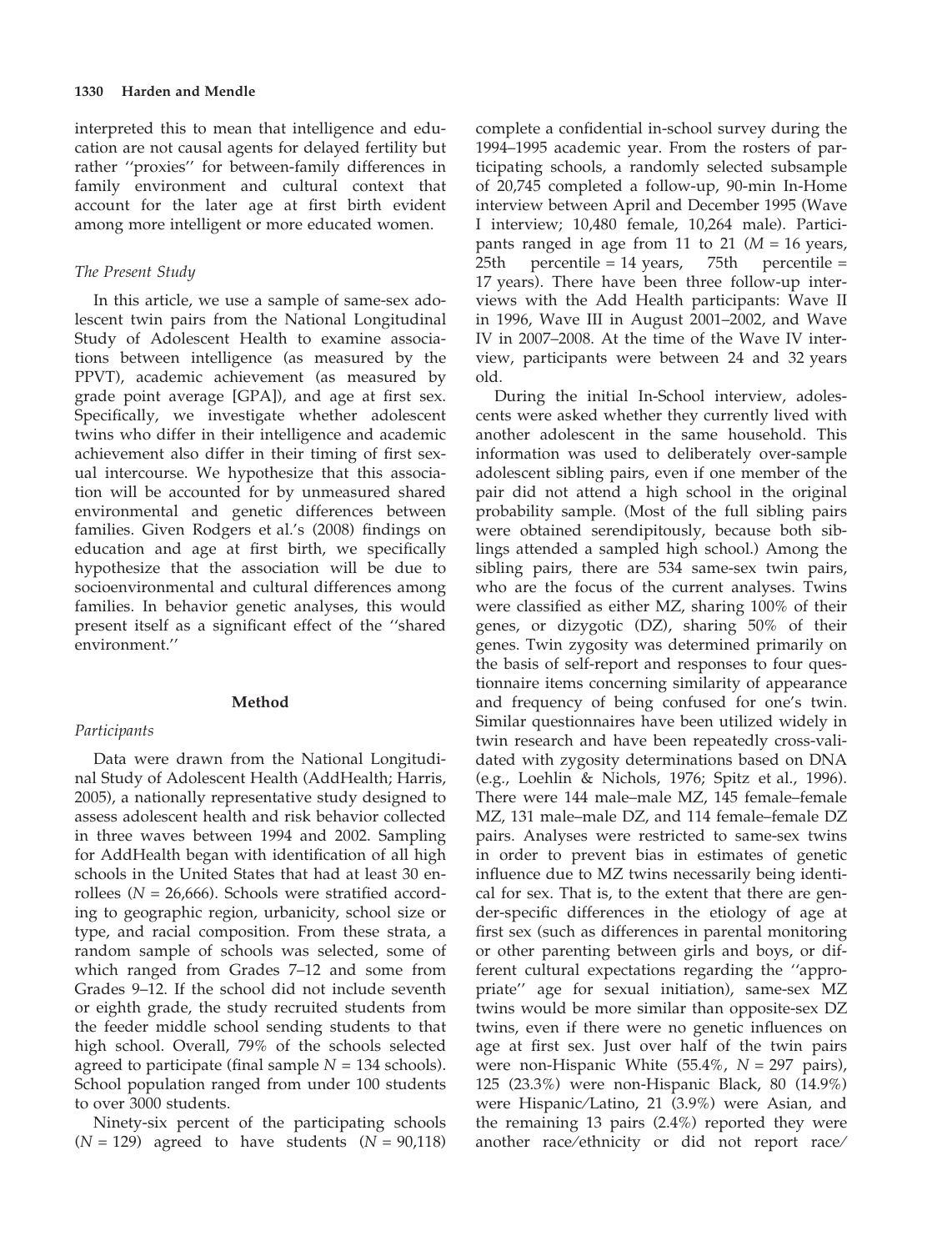ethnicity. Jacobson and Rowe (1999) compared the sociodemographic composition of sibling pairs with the full AddHealth sample and found negligible differences.

# Measures

The AddHealth interviews measured a broad array of health domains, including current mental, physical, emotional, and sexual health; exercise and diet; drug, tobacco, and alcohol use; family patterns of illness and disease; family relationships; peer influences; criminal and delinquent activity; school policies; and access to community services. The survey and its components were adapted from numerous sources (see Udry, 2003), but no intact scales from the literature were included in the survey. Questionnaire items were extensively pilot tested before use.

Intelligence.. An abridged, computerized version of the PPVT–Revised (PPVT–R) was used in the AddHealth study (AddHealth Picture Vocabulary Test [AHPVT]; Halpern et al., 2000). The full PPVT–R correlates 0.62 with the Stanford-Binet and 0.64 with the Wechsler Intelligence Scale for Children (Full Scale IQ) and thus can be considered a measure of general intelligence. The AHPVT was constructed by selecting every other item in the full PPVT–R, resulting in 78 items. Basal and ceiling rules were changed to account for the smaller total number of items. In the AHPVT, the interviewer reads a word and the participant selects the picture (from four response options) that best corresponds to the definition of the word. Illustrations in the AHPVT were unchanged from the full PPVT–R. Raw scores were age-standardized based on responses of AddHealth participants. Because of the large sample size (total  $N = 19,713$ ) of the AddHealth study, the standardization sample for the AHPVT actually exceeded that of the full PPVT–R  $(N = 4,200)$ . Scaled scores on the AHPVT are in a standardized intelligence test metric, with a mean in the full sample equal to 100 and standard deviation equal to 15, and thus scores on the AH-PVT will be abbreviated IQ throughout the current article. Within the same-sex twin pairs subsample, the mean AHPVT score was  $98.0$  (SD = 15.0). The twin pair correlation for AHPVT scores was 0.78 in MZ twins and 0.56 in DZ twins.

Academic achievement. During the Wave I In-Home interview, participants reported their grades in English/language arts, mathematics, history/social studies, and science during the most recent grading period, on a 1 (A) to 4 (D or lower)

scale. Grades in the four subjects were averaged to yield a measure of overall GPA. The mean GPA was  $2.17$  (SD = 0.74). The twin correlation for GPA was 0.64 in MZ pairs and 0.48 in DZ pairs. Academic achievement was significantly correlated with cognitive ability  $(r = -.31)$ .

Age at first sex. At Wave IV, participants reported whether they had ever had vaginal intercourse and their age (in years) at first intercourse. Nearly all participants had had sex by Wave IV (92.45%), and there were only 9 of 536 pairs in which both twins reported being virgins. Participants who were still virgins by Wave IV did not significantly differ from nonvirgins with respect to intelligence, GPA, parental education, parental income, or race/ethnicity (full results available upon request). When nonvirgin participants reported an age at first sex that was likely prepubescent and potentially nonconsensual  $(< 11$  years,  $N = 8$ ), this age was replaced with a missing value, resulting in an age at first sex variable ranging from 11.00 to 28.00 years (M = 17.34, median = 17.00, mode = 18.00,  $25\% - 75\% = 15 - 19$ ;  $SD = 2.90$ ). Of the 1,072 individual twins, 67 were missing data for age at first sex because they had not yet had sex and 184 did not report an age at first sex, resulting in available data for 821 individuals. All twin pairs were included in structural equation models, even when they had missing data for age at first sex, because they were informative regarding covariation between twins' intelligence and academic achievement. Twin pairs with missing age at first sex data, however, were not informative regarding the role of genetic factors in age at first sex. The correlations between age at first sex in the first and second twin of each pair was 0.48 in DZ pairs and 0.55 in MZ pairs. Age at first sex was significantly correlated with both academic achievement ( $r = -.22$ ; remember that GPA was scored such that lower scores corresponded to better grades) and cognitive ability  $(r = .19)$ .

Pubertal development. At Wave I, participants rated, ''How advanced is your physical development relative to other boys/girls your age?" on a 5-point scale ranging from I look younger than most to I look older than most. Forty percent of participants rated their pubertal development as average relative to their peers, whereas 24% reported less advanced pubertal development than some or most of their peers and 36% reported more advanced pubertal development than some or most of their peers. Adolescents' reports of their pubertal development relative to peers were correlated 0.51 in MZ twins and 0.18 in DZ twins. Pubertal development relative to peers had minimal correlations with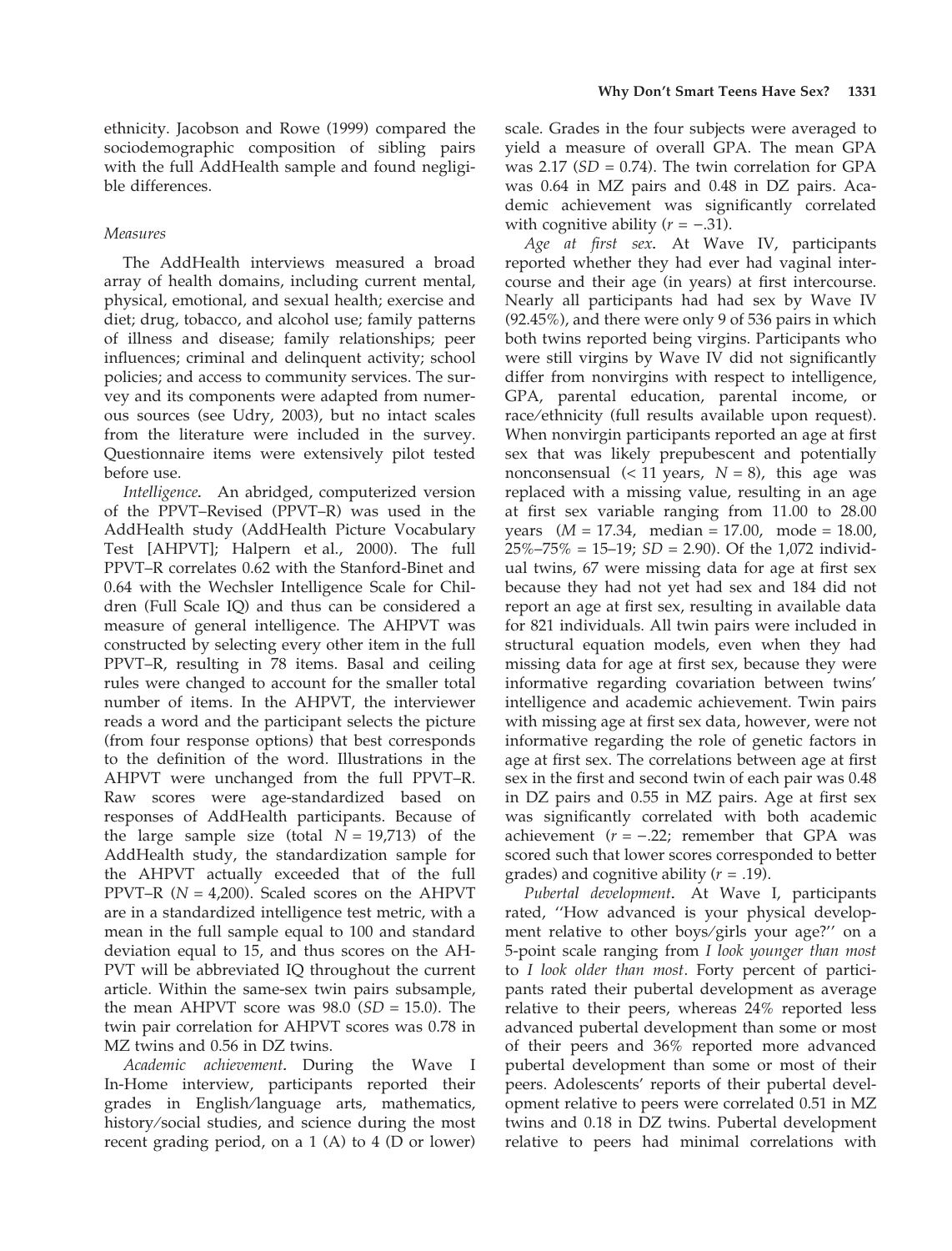academic achievement  $(r = -.02)$ , age at first sex  $(r = -.04)$ , and intelligence  $(r = .13)$ .

Socioeconomic status. Mothers responded whether they were receiving public assistance, their family's total pretax income in that past year, and how far they went in school. Less than 8% of the sample  $(N = 42$  twin pairs) had mothers currently receiving public assistance. Family income ranged from \$0 to  $$800,000$  (*M* = \$47,000, 25th percentile = \$22,000, 75th percentile = \$60,000). Because the distribution of income had a long right tail, income was square root transformed and divided by 1,000 to yield a variable ranging from 0 to  $28.28$  ( $M = 6.36$ ,  $SD = 2.53$ ). Maternal education was coded on a 10point scale  $(0 = never went to school [N = 1]; 1 = 8th$ grade or less  $[N = 32]$ ;  $2 = more than 8th grade but did$ not graduate from high school  $[N = 43]$ ; 3 = went to business, trade, or vocational school instead of high school  $[N = 6]$ ;  $4 = high$  school graduate  $[N = 103]$ ;  $5 =$  completed a GED [N = 11];  $6 =$  went to business, trade, or vocational school after high school  $[N = 32]$ ;  $7 =$  went to college but did not graduate  $[N = 115]$ ;  $8 =$  graduated from college or university  $[N = 65]$ ; and 9 = professional training beyond a 4-year college or university  $[N = 46]$ ).

# Analyses

Means comparisons. As an initial descriptive analysis, we used IQ scores, dichotomized into "higher" and "lower" at the mean (100), to classify adolescents into four groups:

- 1. Adolescents with lower IQ (< 100) whose cotwins also had lower IQ.
- 2. Adolescents with lower IQ whose cotwins had higher  $IQ$  ( $> 100$ ).
- 3. Adolescents with higher IQ whose cotwins had lower IQ.
- 4. Adolescents with higher IQ whose cotwins also had higher IQ.

A comparison between Group 1 (twins concordant for lower IQ) and Group 4 (twins concordant for higher IQ) is analogous to a traditional between-families analysis: Do adolescents with higher IQ show later ages at first sex compared to unrelated adolescents with lower IQ? In contrast, a comparison between Group 2 and Group 3 is a within-families analysis: Among twins discordant for high versus lower IQ, do the twins with higher IQ (Group 3) have later ages at first sex than their cotwins with lower IQ (Group 2)? The degree to which the between-family effect (Groups 1 vs. 4) is

reduced in the within-family comparisons (Groups 2 vs. 3) indicates that unmeasured differences between families confound the association between intelligence and age at first sex.

We conducted these means comparisons in both the full sample of twins, and then separately for MZ and DZ twins. Conducting analyses separately by zygosity allows us to establish whether confounding variables are genetic or environmental in origin. Both MZ and DZ twins control for environmental factors shared by adolescents who have been raised in the same home. Therefore, if the association between intelligence and age at first sex is due to unmeasured environmental differences between families, the within-families effect (i.e., the difference between Groups 2 and 3) will be negligible in both MZ and DZ twins. However, if the association between intelligence and age at first sex is due to unmeasured genetic differences between families, then the within-families effect will be stronger when comparing discordant DZ twins (who only share 50% of their genes) than when comparing MZ twins (who share 100% of their genes).

Finally, we repeated the means comparisons using GPA, dichotomized into ''higher'' and ''lower'' relative to the sample mean (2). This dichotomization corresponds to grades that are mostly A's and B's (''higher GPA'') versus grades that are mostly C's or D's (''lower GPA'').

Multivariate twin models. Descriptive means comparisons can be useful for illustrating betweenfamily and within-family associations. However, they use an artificial cutoff to classify twins into groups. This can result in twins who were very similar in intelligence or achievement but who straddled the cutoff point being classified as discordant, while other twins who were very different but both above or below the cutoff being classified as concordant. In order to analyze differences between twins continuously, and to estimate the role of sampling error accurately, we next fit a series of multivariate twin models in the software program Mplus (Muthén & Muthén, 1998–2007). We used a model-building approach to progress systematically from simpler to complex models (all models listed in Table 2). The first stage of model fitting focused on the relation between intelligence and age at first sex, and we conducted a series of nested model comparisons to select the best fitting and most parsimonious model. The best fitting model was then carried forward for models that incorporated additional measures of the shared environment (socioeconomic status, race/ethnicity),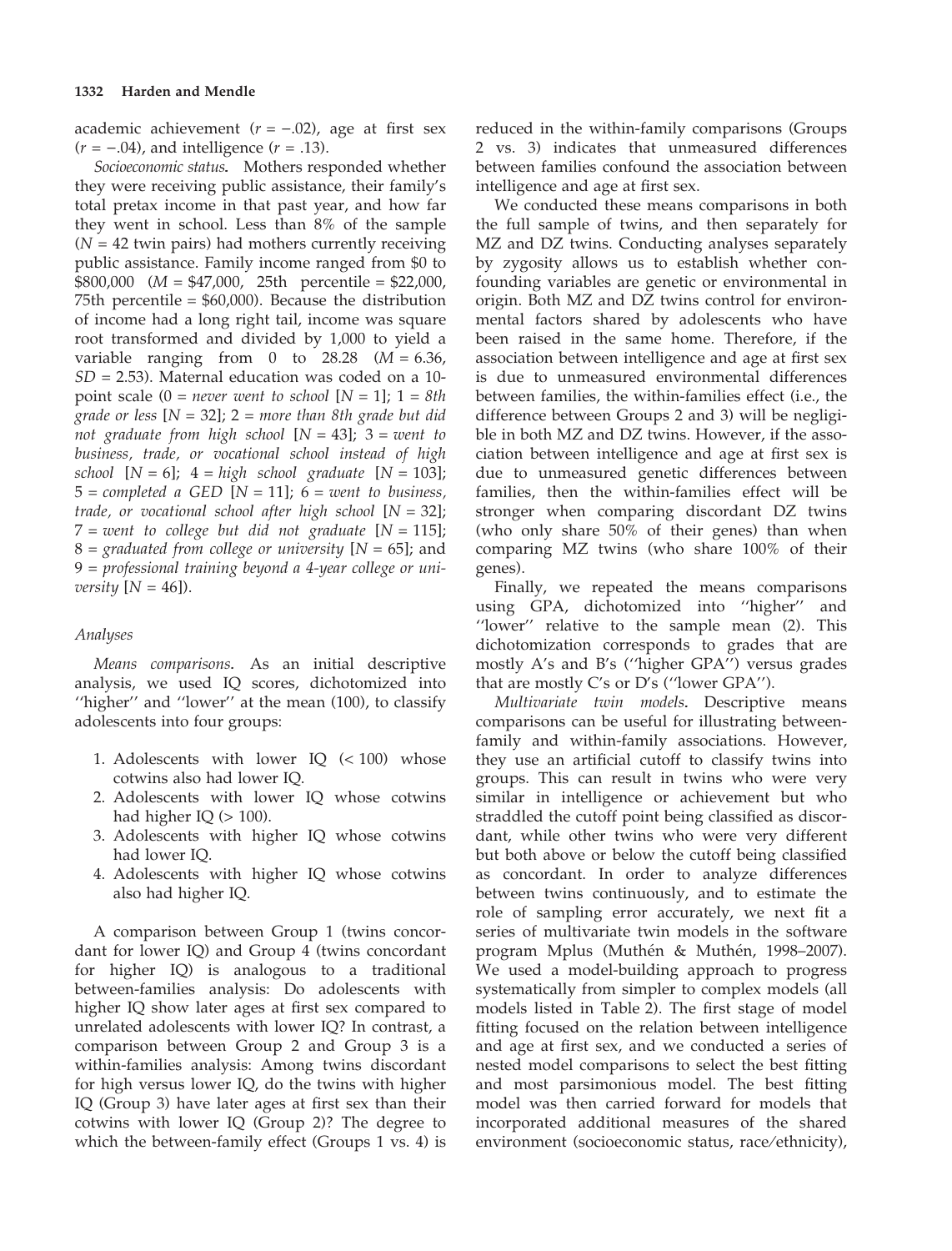to see if they accounted for the relation between intelligence and age at first sex. The next stage of model fitting examined the relation between intelligence, achievement, and age at first sex, and we again fit a series of nested model comparisons to arrive at the best fitting model. Finally, pubertal development was incorporated as a statistical covariate. Nested models were compared using differences in the models' chi-square values. Differences in chi-square are themselves chi-square distributed, and a significant ( $p < .05$ ) chi-square difference indicates that the more constrained model fits significantly worse than the full model. In addition, model fit was evaluated using root mean square error of approximation (RMSEA), which measures error in approximating data from the model per parameter (Steiger, 1990) and gives useful information about how well a model approximates population values (Browne & Cudeck, 1993). RMSEA values of less than 0.05 indicate a close fit to the data, and values up to 0.08 represent reasonable errors of approximation.

#### Results

### Means Comparisons

Table 1

Results from the means comparisons are shown in Table 1. Because this analysis was intended to be purely descriptive, no inferential statistics or probability values were computed. The role of sampling error will be considered in the subsequent behavior genetic models, which appropriately deal with the nested structure of the data (adolescents within

| ravie i |  |  |  |                                                                          |  |
|---------|--|--|--|--------------------------------------------------------------------------|--|
|         |  |  |  | Mean Age at First Sex for Twins Concordant and Discordant for IQ and GPA |  |

twin pairs). For the IQ comparisons using all twins, twins concordant for lower IQ had sex more than 1 year earlier ( $M = 16.76$ ) than twins concordant for higher IQ ( $M = 18.01$ ). Similarly, for the GPA comparisons using all twins, twins concordant for lower GPA had sex more than 1 year earlier  $(M = 16.79)$  than twins concordant for higher GPA  $(M = 17.94)$ . These between-family mean differences, however, were substantially reduced when comparing within families. Among all twins discordant for lower IQ, twins with lower IQ were actually slightly older at first sex  $(M = 17.54)$  as their cotwins with higher IQ (M = 17.17). Similarly, among all twins discordant for lower GPA, twins with lower GPA had sex only slightly earlier  $(M = 17.07)$  than their cotwins with higher GPA  $(M = 17.19)$ .

Results from the means comparisons are illustrated in Figure 1, which plots the mean difference between groups expressed as an effect size (Cohen's d). The bars on the far left represent the mean difference between adolescent twins concordant for lower IQ or lower GPA (Group 1) and adolescent twins concordant for higher IQ or higher GPA (Group 4). This mean difference  $(d = 0.43$  for IQ and 0.41 for GPA) is confounded by unmeasured environmental and genetic differences between families. The bars in the middle represent the mean differences between DZ twins discordant for low versus higher IQ (black bar) or discordant for low versus higher GPA (gray bar). The DZ twin comparison controls for all shared environmental confounds and 50% of genetic confounds. Finally, the bars on the far right represent the mean

|                                   |     | All twins |           |     | MZ twins         |           |     | DZ twins |           |
|-----------------------------------|-----|-----------|-----------|-----|------------------|-----------|-----|----------|-----------|
|                                   | N   | M         | <i>SD</i> | N   | $\boldsymbol{M}$ | <i>SD</i> | N   | M        | <i>SD</i> |
| IQ comparison group <sup>a</sup>  |     |           |           |     |                  |           |     |          |           |
| 1. Low IQ/twin low IO             | 325 | 16.76     | 2.82      | 185 | 16.71            | 2.56      | 140 | 16.82    | 3.14      |
| 2. Low IQ/twin high IQ            | 105 | 17.54     | 2.79      | 46  | 17.50            | 2.84      | 59  | 17.58    | 2.78      |
| 3. High IQ/twin low IQ            | 102 | 17.17     | 2.47      | 44  | 17.18            | 2.20      | 58  | 17.16    | 2.67      |
| 4. High IQ/twin high IQ           | 269 | 18.01     | 3.03      | 156 | 18.48            | 3.06      | 113 | 17.38    | 2.89      |
| GPA comparison group <sup>b</sup> |     |           |           |     |                  |           |     |          |           |
| 1. Low GPA/twin low GPA           | 238 | 16.79     | 2.67      | 125 | 17.02            | 2.70      | 113 | 16.54    | 1.63      |
| 2. Low GPA/twin high GPA          | 138 | 17.07     | 3.07      | 66  | 17.20            | 3.43      | 72  | 16.96    | 2.71      |
| 3. High GPA/twin low GPA          | 122 | 17.19     | 2.88      | 58  | 17.05            | 2.63      | 64  | 17.31    | 3.11      |
| 4. High GPA/twin high GPA         | 303 | 17.94     | 2.89      | 182 | 18.04            | 2.71      | 121 | 17.79    | 3.15      |

<sup>a</sup>''Low IQ'' twins scored less than 100 on the AddHealth Picture Vocabulary Test (AHPVT); ''high IQ'' twins scored above 100.

<sup>b</sup>'Low GPA'' twins reported average grades that were C's or D's, whereas ''high GPA'' twins reported average grades that were A's or B's.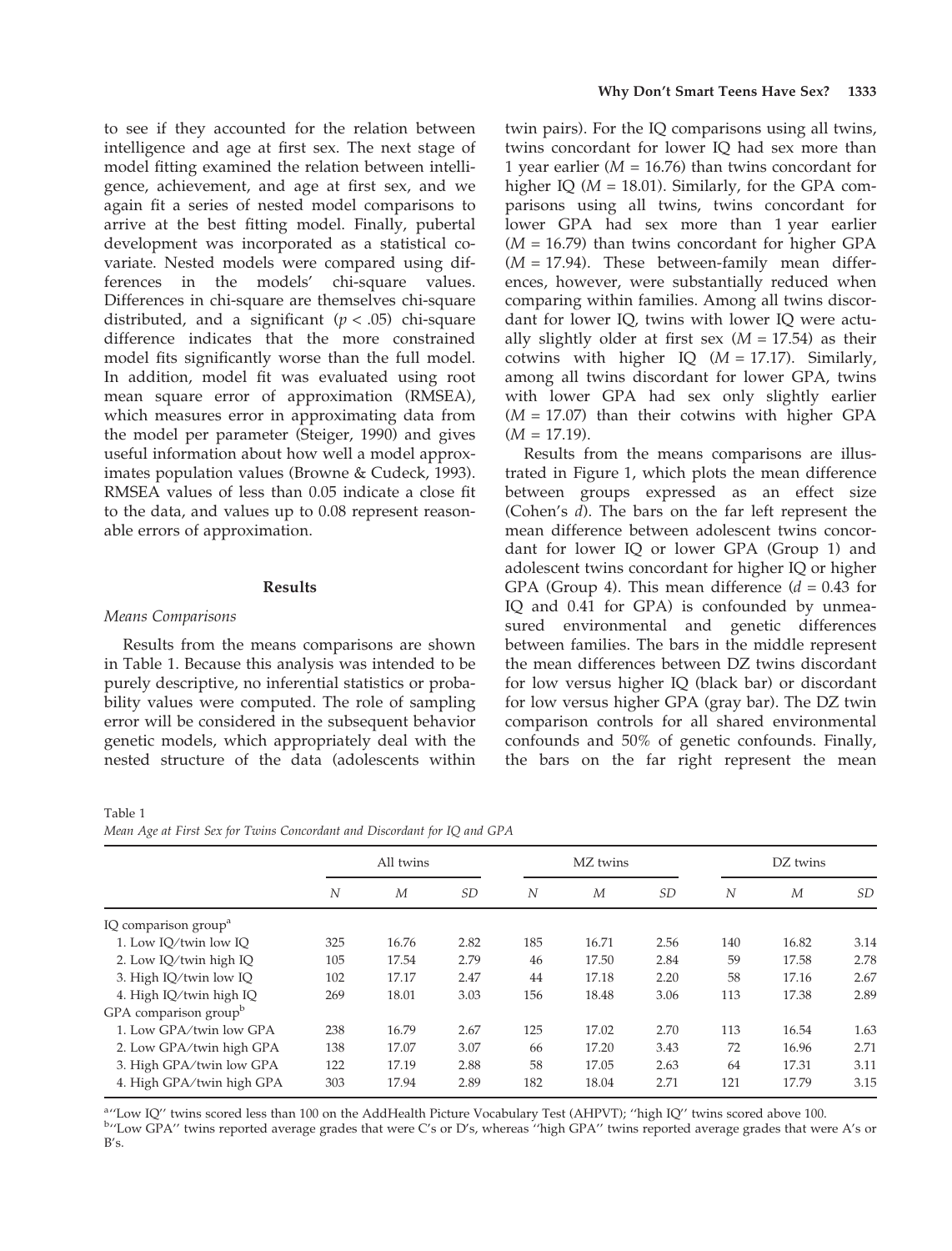#### 1334 Harden and Mendle



Figure 1. Effect sizes of IQ and GPA on age at first sex, when comparing unrelated adolescents, discordant dizygotic (DZ) twins, and discordant monozygotic (MZ) twins.

differences between MZ twins discordant for low versus higher IQ (black bar) or discordant for low versus higher GPA (gray bar). The MZ twin comparison controls for all shared environmental and all genetic confounds. The mean difference in age at first sex between twins discordant for IQ is negligible (and in the opposite direction) relative to the between-family effect for both DZs  $(d = -0.15)$  and MZs ( $d = -0.13$ ). This suggests that the association between intelligence and age at first sex is due to unmeasured environmental confounds that differ between families. In contrast, the mean difference in age at first sex between discordant for GPA is significantly reduced in MZ twins  $(d = -0.05)$ , while the DZ twin effect  $(d = 0.12)$  is intermediate to the between-families effect and the MZ twins effect. This pattern of results suggests that the association between academic achievement and age at first sex is due to unmeasured genetic confounds. These results will be further clarified by results from multivariate twin models.

### Multivariate Twin Models

Intelligence and age at first sex. As an initial step, we fit a bivariate twin model of the relation between intelligence and age at first sex (Model 1 in Table 2; illustrated in Figure 2). The left and right sides of Figure 2 represent the first and second twin, respectively. Variance in both intelligence and age at first sex was decomposed into three latent factors: (a) additive genetic influences, or A; (b) environmental influences that make twins more similar (i.e., the shared environment), or C; and (c) environmental influences that make twins different (i.e., the nonshared environment), plus measurement error, or E. Together, these latent factors are often called ACE components. In this model, the paths from the ACE components to the phenotype (intelligence or age at first sex) are fixed to 1.0, and the variances of the ACE components are freely estimated. The sum of their variances equals the total variance in the phenotype. The estimated genetic variance (A) divided by the total variance equals the familiar heritability statistic. A more comprehensive explanation of the analysis of twin data is available in Neale and Cardon (1992).

The key part of the bivariate twin model are the regression paths from age at first sex on intelligence  $(b_{\text{intel}})$  and on the A  $(b_{\text{A-intel}})$  and C  $(b_{\text{C-intel}})$  components of intelligence. The regression on A tests whether genetic factors that influence intelligence predict age at first sex. The regression on C tests whether environmental factors that influence intelligence predict age at first sex. Finally, the regression on intelligence itself tests whether, after controlling for these genetic and shared environmental factors, higher intelligence predicts later age at first sex. In other words, if twins differ in their intelligence, do they also differ in their age at first sex? (No separate regression on  $E$  is estimated, because withintwin pair differences in intelligence are perfectly confounded with nonshared environmental influences on intelligence. Indeed, an alternative specification of this model is to regress age at first sex on E rather than on phenotypic intelligence; the parameter estimate for the regression on E would be identical to the parameter estimate for the regression on intelligence.)

To test the significance of these regression paths, we compared three nested models (see Table 2: Model 1b, Model 1c, and Model 1d) with the full bivariate twin model. Results from these model comparisons are summarized in Table 2. Model 1b, which fixed the regressions on the  $A$  ( $b_{A-intel}$ ) and C  $(b_{\text{C-intel}})$  components of intelligence to zero, fit significantly worse than the full model, indicating that genetic and shared environmental differences between families significantly contributed to the association between intelligence and age at first sex and could not be eliminated from the model. In contrast, Model 1c, which fixed the regression on the A component of intelligence  $(b_{A-intel})$  and the phenotypic regression on intelligence  $(b<sub>intel</sub>)$  to zero, did not fit significantly worse than the full model. This indicates that twins who differed in their intelligence do not significantly differ in their age at first sex; rather, the relation between intelligence and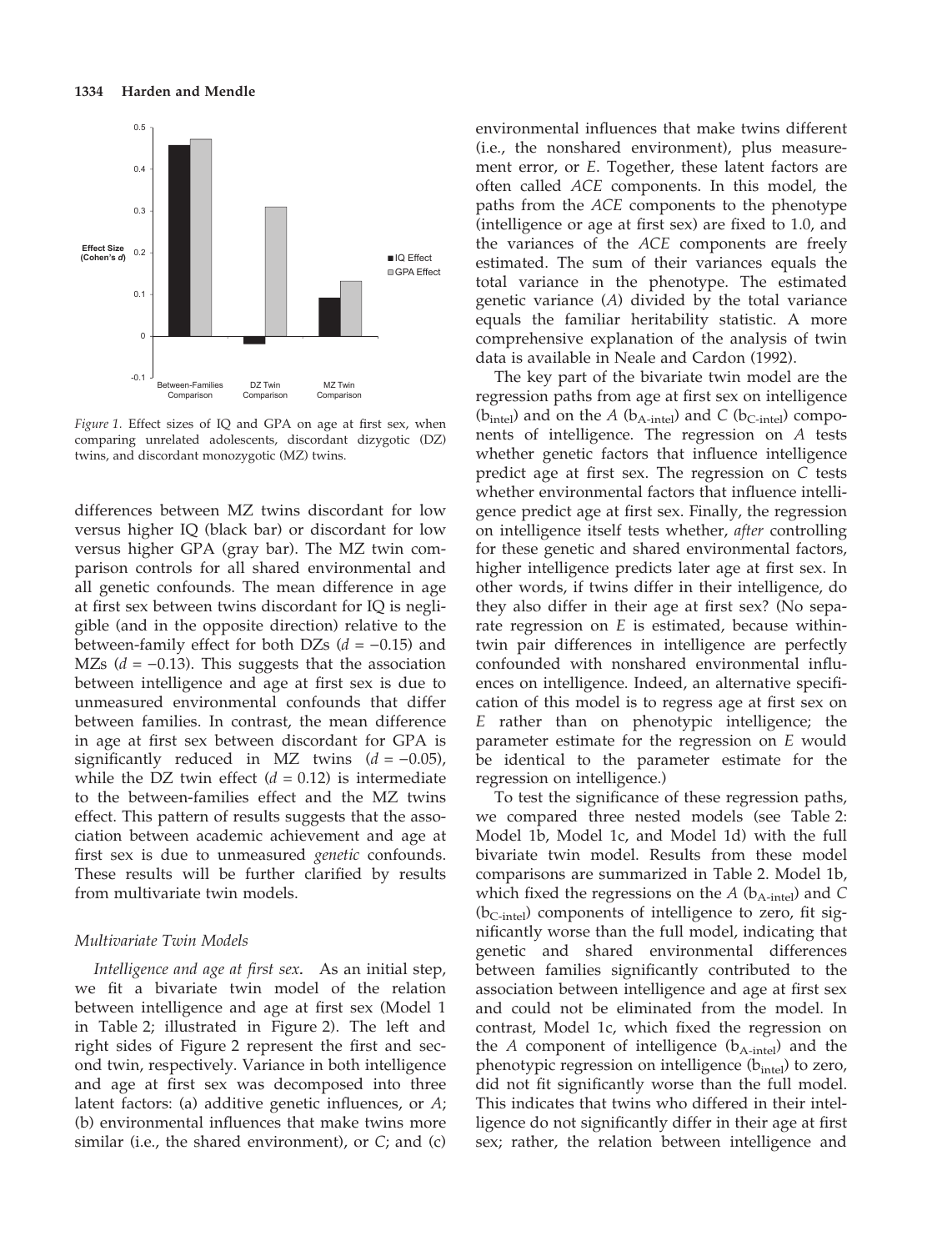| Table 2 |                                    |  |
|---------|------------------------------------|--|
|         | Series of Multivariate Twin Models |  |

|               |                                                                                                                                   |                                                                      |              | Indices of model fit |                                    |
|---------------|-----------------------------------------------------------------------------------------------------------------------------------|----------------------------------------------------------------------|--------------|----------------------|------------------------------------|
| Nested models | Variables included                                                                                                                | Model specification                                                  | <b>RMSEA</b> | $\chi^2$             | $\Delta \chi^2$ ( $\Delta df$ , p) |
| Model 1       | IQ and age at first sex                                                                                                           | Full model (see Figure 2)                                            | 0.000        | 18.90                |                                    |
| Model 1b      | IQ and age at first sex                                                                                                           | No confounds<br>$(b_{A-intel} = 0; b_{C-intel} = 0)$                 | 0.047        | 36.85                | 17.95(2, <.001)                    |
| Model 1c      | IQ and age at first sex                                                                                                           | C confounds only<br>$(b_{A-intel} = 0; b_{intel} = 0)$               | 0.000        | 21.47                | 2.57(2, .27)                       |
| Model 1d      | IQ and age at first sex                                                                                                           | A confounds only<br>$(b_{\text{C-intel}} = 0; b_{\text{intel}} = 0)$ | 0.037        | 31.36                | 12.46(2, .001)                     |
| Model 2       | IQ, age at first sex, and<br>race/ethnicity                                                                                       | Full model                                                           | 0.023        | 40.05                |                                    |
| Model 3       | IQ, age at first sex,<br>race/ethnicity, and SES<br>(parental education, parental<br>income, and receipt of public<br>assistance) | Full model                                                           | 0.037        | 76.54                |                                    |
| Model 4       | IQ, age at first sex,<br>race/ethnicity, SES, and GPA                                                                             | Full model (see Figure 4)                                            | 0.021        | 114.33               |                                    |
| Model 4b      | IQ, age at first sex,<br>race/ethnicity, SES, and GPA                                                                             | No confounds<br>$(b_{A-CPA} = 0; b_{C-CPA} = 0)$                     | 0.02         | 120.35               | 6.02(2, .049)                      |
| Model 4c      | IQ, age at first sex,<br>race/ethnicity, SES, and GPA                                                                             | C confounds only<br>$(b_{A\text{-GPA}} = 0; b_{\text{GPA}} = 0)$     | 0.02         | 121.13               | 6.80(2, .033)                      |
| Model 4d      | IQ, age at first sex,<br>race/ethnicity, SES, and GPA                                                                             | A confounds only<br>$(b_{C-CPA} = 0; b_{CPA} = 0)$                   | 0.01         | 115.77               | 1.44(2, .487)                      |
| Model 5       | IQ, age at first sex,<br>race/ethnicity, SES, GPA, and<br>pubertal development                                                    | Full model                                                           | 0.02         | 119.36               |                                    |

Note. Best fitting model from each nested model comparison is shaded in gray. Boldface indicates significant at  $p < .05$ . RMSEA = root mean square error of approximation; SES = socioeconomic status; GPA = grade point average.



Figure 2. Bivariate twin model of intelligence and age at first sex.

Note. Variances of ACE components freely estimated. Correlations between A components fixed to equal 1.0 in MZ twins and 0.5 in DZ twins. Correlations between C components fixed to 1.0 in all twins. Gender (male = 1), African American race, Hispanic/Latino ethnicity, square root of parental income, maternal education, and receipt of public assistance included as statistical covariates of IQ and age at first sex (not illustrated).

age at first sex could be entirely accounted for by the unmeasured environmental differences between families (aka, shared environmental confounds). Finally, Model 1d, which fixed the regression on the C component of intelligence  $(b_{C-intel})$  and the phenotypic regression on intelligence (b<sub>intel</sub>) to zero, did fit significantly worse than the full model. This indicates that the relation between intelligence and age at first sex could not be solely accounted for by genetic confounds. Overall, these results are consistent with the means comparisons (described above), which also indicated that the association between intelligence and age at first sex was due to shared environmental confounds.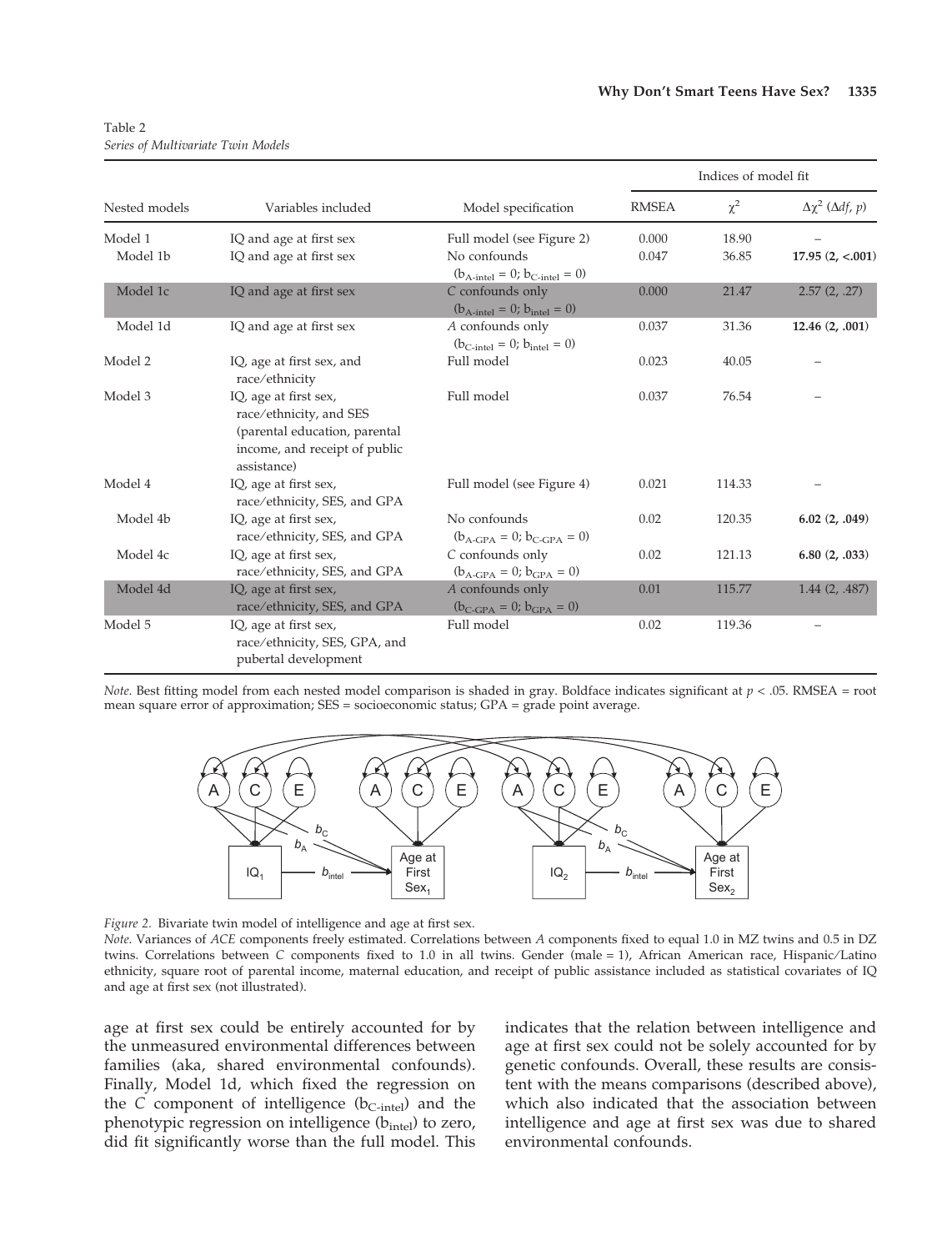|                                                      |                      | IQ and age at first sex<br>Model 1c    |       | IQ and age at first sex,<br>controlling for<br>race/ethnicity<br>Model 2                                                        |       | IQ and age at first sex,<br>race/ethnicity & SES<br>controlling for<br>Model 3 |         | IQ, GPA, and age at first<br>race/ethnicity & SES<br>sex, controlling for<br>Model 4d |         | IQ, GPA, and age at first<br>pubertal development<br>race/ethnicity, SES, &<br>sex, controlling for<br>Model 5 |
|------------------------------------------------------|----------------------|----------------------------------------|-------|---------------------------------------------------------------------------------------------------------------------------------|-------|--------------------------------------------------------------------------------|---------|---------------------------------------------------------------------------------------|---------|----------------------------------------------------------------------------------------------------------------|
| Parameter                                            |                      | Standardized<br>Estimate estimate (95% |       | CI) Estimate estimate (95% CI) Estimate estimate (95% CI) Estimate estimate (95% CI) Estimate estimate (95% CI)<br>Standardized |       | Standardized                                                                   |         | Standardized                                                                          |         | Standardized                                                                                                   |
| IQ regressions                                       | $\Xi$                | $\Xi$                                  | $\Xi$ | $\Xi$                                                                                                                           | $\Xi$ | $\Xi$                                                                          | $\Xi$   |                                                                                       | $\Xi$   | $\Xi$                                                                                                          |
| $IQ \rightarrow Age$ at first sex                    |                      |                                        |       |                                                                                                                                 |       |                                                                                |         |                                                                                       |         |                                                                                                                |
| $A_{IQ} \rightarrow Age$ at first sex                | $\overline{\square}$ | $\overline{a}$                         | $\Xi$ | $\overline{a}$                                                                                                                  | $\Xi$ | $\Box$                                                                         | $\Xi$   | $\overline{\Xi}$                                                                      | $\Xi$   | $\Box$                                                                                                         |
| $C_{IQ} \rightarrow Age$ at first sex                | 1.73                 | 0.34(0.20, 0.49)                       | 2.28  | 0.35(0.15, 0.54)                                                                                                                | 2.96  | 0.36(0.10, 0.63)                                                               | 2.78    | 0.34(0.04, 0.65)                                                                      | 2.74    | 0.34(0.04, 0.64)                                                                                               |
| $IQ \rightarrow CPA$                                 |                      |                                        |       |                                                                                                                                 |       |                                                                                | $-0.18$ | $-0.23(-.30, -17)$                                                                    | $-0.18$ | $-0.23(-.30, -16)$                                                                                             |
| GPA regressions                                      |                      |                                        |       |                                                                                                                                 |       |                                                                                |         |                                                                                       |         |                                                                                                                |
| $GPA \rightarrow Age$ at first sex                   |                      |                                        | I     | Ī                                                                                                                               | I     | Ī                                                                              | $\Xi$   |                                                                                       | $\Xi$   |                                                                                                                |
| $A_{\rm GPA} \rightarrow A_{\rm ge}$ at first sex    |                      |                                        | I     | I                                                                                                                               | I     | I                                                                              | $-1.57$ | $-0.22(-.37, -.08)$                                                                   | $-1.56$ | $-0.22(-.37, -.08)$                                                                                            |
| $C_{\text{GPA}} \rightarrow \text{Age}$ at first sex |                      |                                        | Ī     | $\overline{\phantom{a}}$                                                                                                        |       | Ī                                                                              | $\Xi$   | $\Xi$                                                                                 | $\Xi$   | $\Box$                                                                                                         |

Table 3

Parameter estimates from the best fitting model (Model 1c) are summarized in the first column of Table 3. The estimated variances of the ACE components of intelligence indicate that 43% of the total variance in intelligence was due to additive genetic influences, 34% to shared environmental influences, and 23% to nonshared environmental influences. The shared environmental influences on intelligence significantly predicted later age at first sex ( $b = 1.73$ ,  $\beta = .34$ ). Finally, of the residual variance in age at first sex (i.e., variance independent of intelligence), 17.5% was due to additive genetic influences, 32.5% was due to shared environmental influences, and 50% was due to nonshared environmental influences plus error.

Race/ethnicity and socioeconomic status. One highly contentious topic within behavioral genetics and within psychology and education in general is racial and socioeconomic disparities in cognitive ability and academic achievement. The next models (Model 2 and Model 3) explicitly controlled for race ⁄ ethnicity and three indices of socioeconomic status (parental education, parental income, and receipt of public assistance) in order to test whether the relation between age at first sex and shared environmental influences on intelligence was due to racial/ethnic or socioeconomic differences in intelligence. Model 2 was identical to Model 1c, except that dummy-coded variables for race (African American = 1, White/Asian/ Other = 0) and ethnicity (Hispanic/Latino = 1, non-Hispanic = 0) were included as statistical covariates for both intelligence and age at first sex. Parameter estimates from Model 2 are shown in the second column of Table 3. Including race and ethnicity decreased the estimate of shared environmental variance in intelligence (from 34% to 24%), but the (standardized) effect of the shared environmental factors on age at first sex was unchanged ( $\beta = .35$ ), indicating that race and ethnicity do not account for the association between intelligence and age at first sex.

Model 3 was identical to Model 2, except that in addition to race and ethnicity, we added measures of parental socioeconomic status. Parental income (square root transformed), maternal education, and whether the family received public assistance (yes = 1) were included as statistical covariates for both intelligence and age at first sex. Parameter estimates from Model 3 are shown in the third column of Table 3. Including indicators of socioeconomic status as covariates further decreased the estimate of shared environmental variance in intelligence (to 17%), but the influence of these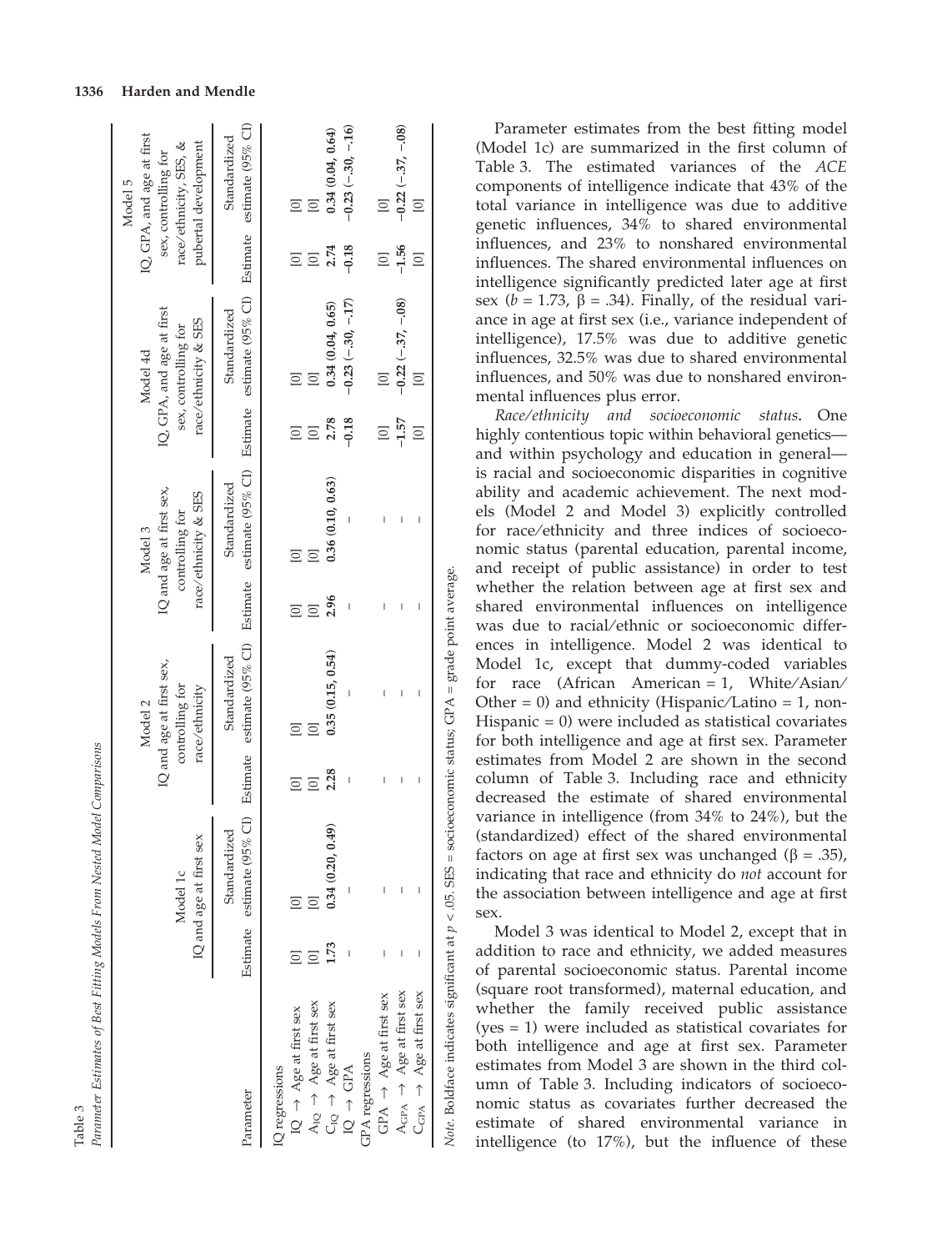The extent to which race/ethnicity and socioeconomic status accounted for the shared environmental variance in intelligence versus the association between intelligence and age at first sex is illustrated in Figure 3. The black bar represents the proportion of variance in intelligence due to shared environmental factors estimated from a model that contained no statistical covariates (Model 1c), race ⁄ ethnicity only (Model 2), and both race ⁄ ethnicity and three measures of socioeconomic status (Model 3). The gray bar represents the standardized regression between shared environmental influences on intelligence and age at first sex, estimated for the same three models. Although race/ethnicity and socioeconomic status accounted for shared environmental variance in intelligence, these variables did not account for the relation between intelligence and age at first sex.

Academic achievement. Model 4 added the effects of academic achievement, while still controlling for race ⁄ ethnicity and socioeconomic status (see Figure 4). In Model 4, academic achievement was regressed directly on intelligence, and residual variance in academic achievement (i.e., variance independent of intelligence) was decomposed into additive genetic, shared environmental, and nonshared environmental components. Age at first sex was regressed on the A and C components of



Figure 3. Impact of controlling for race and socioeconomic status (SES) on shared environmental variance in intelligence  $(c<sup>2</sup>)$  and on effect of shared environmental variance in intelligence on age at first sex  $(\beta)$ .

academic achievement ( $b_{A-GPA}$  and  $b_{C-GPA}$ , respectively), which tests whether unmeasured genetic and environmental differences between families that are associated with adolescents' academic achievement influence adolescents' age at first sex. In addition, age at first sex was regressed directly on academic achievement  $(b_{GPA})$ , which tests whether, after controlling for unmeasured genetic and shared environmental confounds, academic achievement predicts later age at first sex. In other words, do twins who differ in their academic achievement also differ in their age at first sex? It is important to note that because intelligence (and the biometric components of intelligence) is also included, Model 4 tests the unique relation between academic achievement and age at first sex.

Model 4 was compared to three nested models (Model 4b, Model 4c, and Model 4d; see Table 2). Model 4b, which fixed the regressions of age at first sex on the  $A$  and  $C$  components of academic achievement to zero, fit significantly worse than the full model, indicating the unmeasured genetic and environmental differences between families significantly contributed to the relation between academic achievement and age at first sex. Model 4c, which fixed the regressions of age at first sex on the A component of academic achievement and on academic achievement itself to zero, also fit significantly worse than the full model, indicating that, unlike the pattern of results found for intelligence, shared environmental confounds did not entirely account for the relation between academic achievement and age at first sex. In contrast, Model 4d, which fixed the regression of age at first sex on the C component on academic achievement and on academic achievement itself to zero, did not fit significantly worse than the full model, indicating that the association between academic achievement and age at first sex could be entirely accounted for by genetic differences between families. That is, MZ twins who differed in their academic achievement but shared 100% of their genes, did not significantly differ in their age at first sex.

Parameter estimates from Model 4d are shown in the right side of Table 3. As expected, intelligence was significantly associated with academic achievement: Smarter students had better grades ( $\beta$  = -.18). (As a reminder, GPA was scored such that 1.0 corresponded to all A's and 4.0 corresponded to D's or lower.) The association between shared environmental factors associated with intelligence and age at first sex was unchanged by including academic achievement in the model ( $\beta$  = .34). Variance in academic achievement could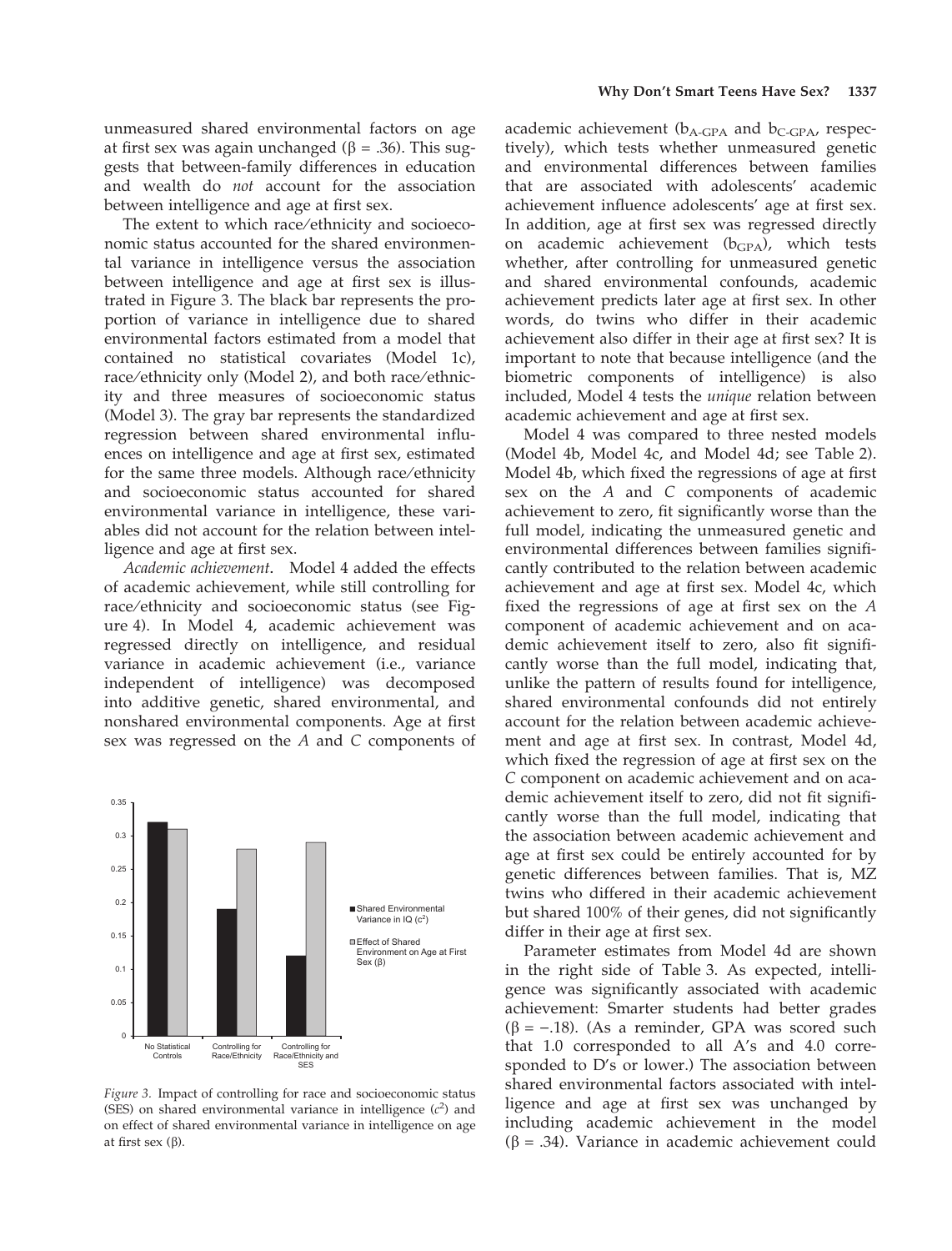

Figure 4. Multivariate twin model of intelligence, academic achievement, and age at first sex. Note. Variances of ACE components freely estimated. Correlations between A components fixed to equal 1.0 in monozygotic (MZ) twins and 0.5 in dizygotic (DZ) twins. Correlations between C components fixed to 1.0 in all twins. Gender (male = 1), African American race, Hispanic/Latino ethnicity, square root of parental income, maternal education, and receipt of public assistance included as statistical covariates of IQ, grade point average (GPA), and age at first sex (not illustrated).

be attributed to additive genetic influences (35%), shared environmental influences (22%), and nonshared environmental influences (43%). Genetic factors associated with higher academic achievement, independent of intelligence, significantly predicted later age at first sex ( $\beta = -.22$ ).

Pubertal development. In the final model, Model 5, we included reports of pubertal development relative to same-aged peers as a statistical covariate. Model 5 was identical to Model 4d, except that both GPA and age at first sex were regressed onto pubertal development, and twins' reports of their pubertal development were allowed to covary with each other by zygosity. Parameter estimates from Model 5 are shown in final column of Table 3. The estimate of the genetic association between achievement and age at first sex ( $\beta$  = -.22) was unchanged relative to Model 4d.

#### Discussion

This study uses genetically informed data from a large, nationally representative sample to test pathways by which intelligence and academic achievement are associated with later ages at first sexual intercourse. We found significant genetic and

shared environmental variance in intelligence  $(h^2 = 0.43,$   $c^2 = 0.34),$ academic achievement  $(h^2 = 0.36, c^2 = 0.21)$ , and age at first sex  $(h^2 = 0.18, c^2 = 0.18)$  $c<sup>2</sup> = 0.33$ ), indicating that these outcomes "run in families,'' for both cultural and genetic reasons.

Consistent with the previous literature, both higher intelligence and higher academic achievement were associated with later age at first sex. In our between-family means comparisons, the effect sizes for intelligence and academic achievement were both approximately  $d = 0.4$ . However, results from twin models were inconsistent with the premise that higher intelligence and achievement are directly related to sexual activity. This conclusion is consistent with the emerging literature on adolescent development suggesting that risk-taking behavior is not simply the product of adolescents' systematically underestimating the consequences associated with certain forms of behavior, nor does increasing adolescents' knowledge of potential consequences reliably result in behavior change (Steinberg, 2004).

Subsequent analyses revealed that intelligence and academic achievement are indirectly related to age at first sex via different mechanisms. Intelligence was associated with later age at first sex entirely through unmeasured environmental differences between families. Families who, on average,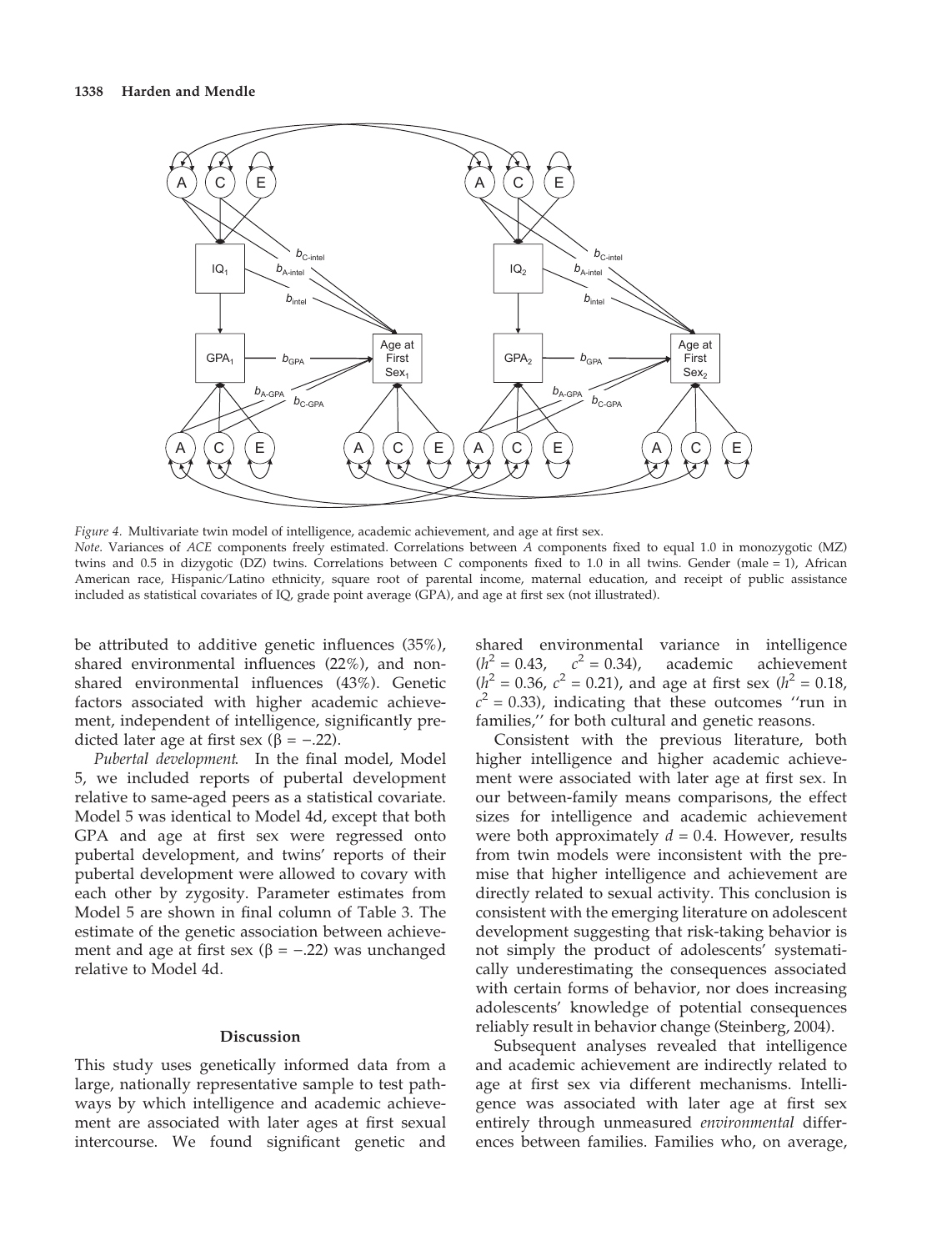have higher intelligence also delay, on average, initiating sexual activity, but twins raised in the same family who differ in their intellectual capacities do not differ in their age at first sex. Thus, it is not intelligence, per se, that results in delayed sexual activity; rather, intelligence represents a proxy variable for socioenvironmental differences between families that are associated with both higher average levels of intelligence in family members and later average ages at first sex. In contrast to the pattern of results for intelligence, academic achievement was uniquely associated with later age at first sex via common genetic influences. That is, genetic factors that influence academic achievement, independent of intelligence, are also related to age at first sex. These factors entirely account for the association between achievement and age at first sex.

Unlike many previous investigations, we found non-negligible shared environmental influences on intelligence ( $c^2$  = 0.33). This result is noteworthy, in and of itself. Shared environmental influences may have been more evident in the current study than in many previous behavioral genetic studies of intelligence, because the twin pairs in AddHealth represent a broader range of economic and racial/ethnic backgrounds than is typically represented in twin or adoption studies. Recent research on gene–environment interaction in child and adolescent intelligence by Turkheimer, Harden, and colleagues (Harden, Turkheimer, & Loehlin, 2007; Loehlin, Harden, & Turkheimer, 2009; Tucker-Drob, Harden, & Turkheimer, 2009; Turkheimer et al., 2003) indicate that shared environmental influences on intelligence are stronger among low-socioeconomic-status families. Including direct measures of socioeconomic status and race/ethnicity accounted for a substantial portion of the shared environmental variance in intelligence, reducing the estimate of  $c<sup>2</sup>$  from 34% to 17%, but did not account for any of the effect of shared environmental variance in intelligence on age at first sex.

The utility of a behavior genetics model is that it controls for all potential confounds that differ between families, both measured and unmeasured. The converse of this methodological advantage is environmental, and genetic variables remain a ''black box'': The twin design can identify whether relevant confounds are ultimately environmental versus genetic in origin, but it is not able to pinpoint specific variables that comprise the latent genetic and environmental factors. In the present study, we attempted to elucidate which particular shared environmental confounds account for the association between intelligence and age at first sex

by explicitly including variables of potential interest in a series of follow-up models. Although these variables slightly reduced the magnitude of the shared environmental path, they did not eliminate it. In other words, in the case of intelligence and age at first sex, relevant socioenvironmental and cultural differences between families cannot be fully accounted for by measured indicators of socioeconomic status or by race and ethnicity. This presents the obvious question of what additional environmental variables might be driving the relation between intelligence and age at first sex, about which we can only speculate.

One potential shared environmental variable may be parental involvement and parental monitoring. Socialization theories posit that parental involvement in children's intellectual enrichment and intellectual development positively impact intelligence (e.g., Scarr, 1997). In addition, for many parents, delaying their children's entrée into sexual maturity and parenthood is a highly salient parental goal (Geronimus, 2003), and involved parents may actively monitor their adolescents' activities and minimize opportunities for sexual experiences. Thus, adolescent intelligence and later age at first sex may come to be correlated because parents who are strongly involved with encouraging their children's intellectual development are the same parents who strongly gate their children's romantic activities.

Additionally, although the shared environment is commonly interpreted as the family environment, adolescent twins also share a breadth of extrafamilial environmental experiences that may be critical for understanding the relation between intelligence and age at first sex. One candidate is the adolescent's school environment. Fletcher (2007), using data from the National Education Longitudinal Study (NELS), presented evidence for social multiplier effects on rates of sexual initiation in U.S. high schools: The risk for an adolescent being sexually active changes with the how common sexual activity is among students in the high school. The effect of these school-wide norms could operate via increasing the acceptability of sexual behavior or via increasing the number of available sexual partners. If, for example, poor quality schools contained higher numbers of students who were heavily involved in delinquent behavior (including risky sex), then students enrolled in these schools would be expected to have lower cognitive abilities and higher rates of sexual activity.

Finally, the ''shared environmental confound'' may not be a single factor, but rather a composite of myriad, random, idiosyncratic, and unsystematic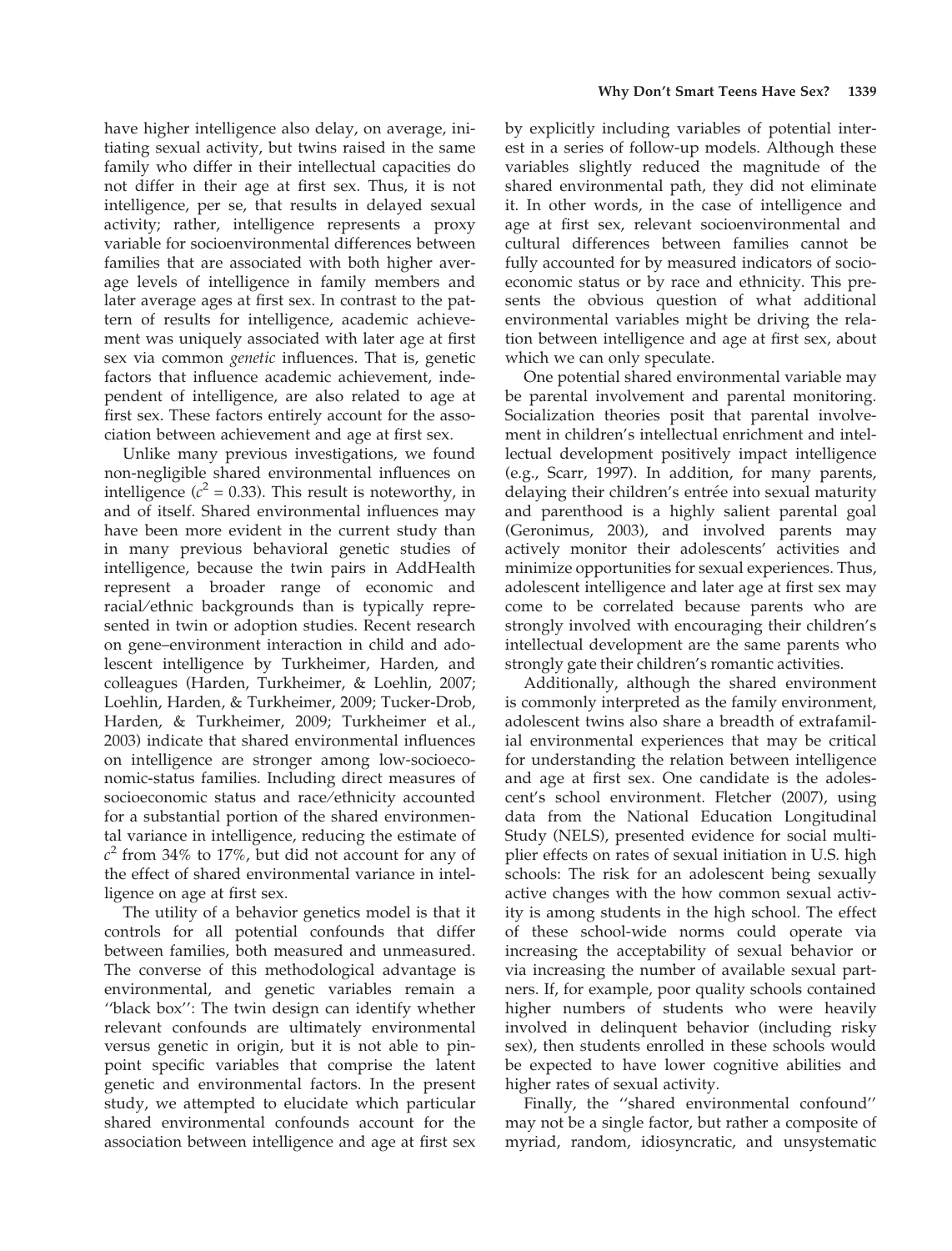differences between families that cannot be meaningfully decomposed into individual variables with reliable and independent effects. Plomin and Daniels (1987) first suggested this ''gloomy prospect'' with respect to nonshared environmental influences that make children in the same family different. More recently, Turkheimer (2009) has suggested that a similar problem underlies the difficulty in parsing omnibus genetic variance (which is typically high to very high) into individual measured genes (which typically have very, very small effect sizes). There is no compelling reason to anticipate that decomposing shared environmental influences will be unencumbered by the same methodological quandaries that plague research on the nonshared environmental or genetic influences. Ultimately, the ambiguity regarding what, exactly, is the shared environment underscores our earlier point regarding traditional correlational research: It is impossible to statistically control for every possible environmental and genetic confound. Thus, hypotheses that specify causal mechanisms between variables need to be rigorously tested, whenever possible, using experimental or quasi-experimental methodologies. Behavior genetic designs are one of several quasi-experimental options (Rutter et al., 2001).

In contrast to analyses of intelligence, our behavioral genetic analyses implicate genetic confounds in the association between academic achievement and age at first sexual intercourse. Notably, models of academic achievement were estimated controlling for the effects on intelligence, indicating that the genetic factors connecting academic achievement and age at first sex are independent of genes related to intelligence. There are several plausible mechanisms by which genes might influence this association. First, certain personality qualities—particularly high levels of conscientiousness—are not only heritable (e.g., Jang, Livesley, & Vernon, 1996) but also conducive for academic excellence (Chamorro-Premuzic & Furnham, 2003). Genes also influence types of psychopathology that would hamper academic performance, including high levels of test or school anxiety (Bolton et al., 2006), attention deficit hyperactivity disorder, and conduct or oppositional defiant disorder (Comings et al., 2000; Slutske et al., 1997). These genes might be mediated via dopaminergic neural circuits, which have been implicated in age at first sex (Miller et al., 1999), attentional disorders (Volkow et al., 2009), and animal models of cognitive abilities (Arnstein, Cai, Murphy, & Goldman-Rakic, 1994).

Alternatively, the genetic association between achievement and age at first sex may be due to

genes influencing timing of pubertal maturation. When children mature physically is one of the strongest predictors of when they report sexual desire, first date, behaviors such as kissing and petting, and first sexual intercourse (Flannery, Rowe, & Gulley, 1993; Kim & Smith, 1998; Lam, Shi, Ho, Stewart, & Fan, 2002; Wyatt, Durvasula, Guthrie, LeFranc, & Forge, 1999). Using the first two waves of data from AddHealth, Rowe (2002) used a bivariate twin model to estimate the correlation between genetic influences on menarche and genetic influences on age at first intercourse, and found that the genetic correlation was 0.72 (see also Rodgers et al., 2008). In addition, individual differences in pubertal timing, particularly early pubertal timing, are associated with a breadth of academic outcomes, including lower achievement, truancy, and disciplinary problems (Dubas, Graber, & Petersen, 1991; Graber, Lewinsohn, Seeley, & Brooks-Gunn, 1997). In the present study, we attempted to account for individual differences in pubertal timing by including adolescents' reports of their pubertal development relative to same-age peers as a statistical covariate. However, subjective reports of development are only modestly correlated with objective assessments of pubertal status (Dorn, Dahl, Woodward, & Biro, 2006). In addition, the AddHealth sample is age heterogeneous, with many participants having already completed puberty by the study's onset. Future research that incorporates objective measures of pubertal timing may help build a more comprehensive model of this complex set of developmental processes.

# Limitations and Future Research

Our study has four additional limitations worth noting. First, as with many previous investigations of adolescent sexual behavior, we have focused on a single dimension—when the adolescent first had intercourse—but have not examined whether the etiology of sexual behavior is moderated by the context in which first sex occurs. Adolescents most commonly initiate sexual intercourse with a romantic partner, but adolescents may also initiate sex with nonromantic partners with whom there is no clear expectation of exclusivity or commitment (Manning, Longmore, & Giordano, 2005). Whether an adolescent is romantically involved with their first sexual partner has been shown to influence their perceptions of whether sex was ''too early'' (Cotton, Mills, Succop, Biro, & Rosenthal, 2004). In addition, adolescents vary in whether they use contraception with their first sexual partner; 74% of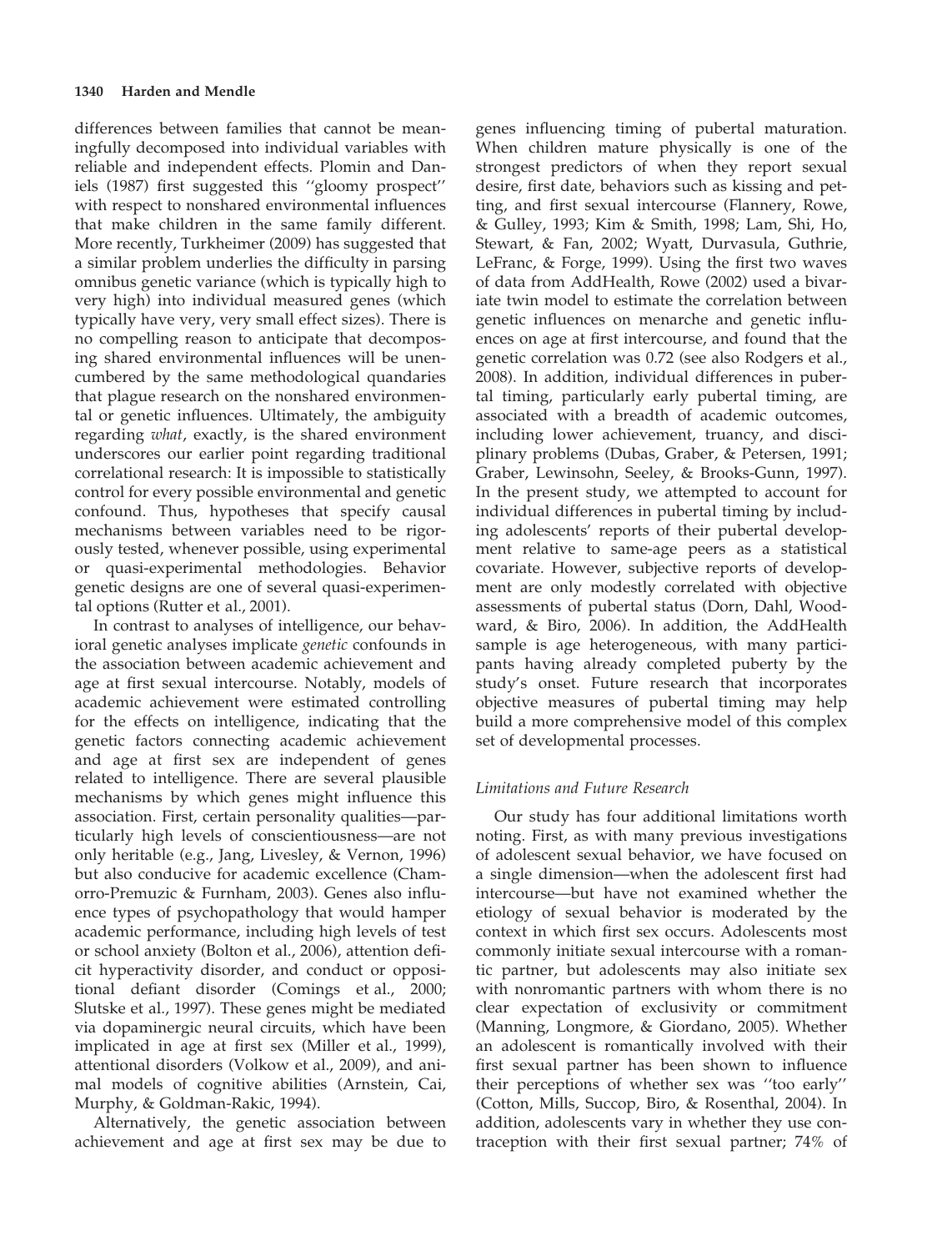girls and 82% of males report using contraception at first sex (Abma, Martinez, Mosher, & Dawson, 2004). Sexual decision making about who is an appropriate first sexual partner and whether to use contraception or condoms may be more directly influenced by intelligence and academic achievement than adolescents' decision making about when to first have sex. More generally, relationship context is a salient—and understudied—variable that may moderate the impact of adolescent sexual behavior for subsequent development. Future research that incorporates assessments of relationship context and contraceptive usage would provide a more nuanced understanding of the transition to sexual maturity.

Second, the current study focuses on first sexual intercourse, but intercourse is typically preceded by a number of partnered affectionate (e.g., hand-holding) and other sexual activities, which are also predicted by intelligence (Halpern et al., 2000). It remains unclear whether the many precursors of adolescent sexual activity operate specifically at the transition to intercourse per se, or whether they operate much earlier in the progression toward sexual involvement (e.g., delays in the shift to mixedsex peer groups). How individual differences in sexual behavior relate to other, ostensibly more innocuous, developmental progressions is an important vein of inquiry for future research.

Third, there have been substantial secular changes in adolescent sexual norms, with increasing numbers of teenagers becoming sexually active (Kotchick, Shaffer, Forehand, & Miller, 2001). These changes may moderate the causes of individual differences in sexual behavior. For example, Dunne et al. (1997) found that genetic influences on age at first sex were higher in younger cohorts than older cohorts, which may be due to historical increases in sexual freedoms. The first studies documenting the relation between age at first sex, intelligence, and achievement were conducted over two decades ago (Cliquet & Balcaen, 1983; Miller & Sneesby, 1988; Mott, 1983), and the extent to which cognitive performance predicts sexual behavior, as well as the mechanisms underlying this association, may have changed with shifting social norms.

Fourth, there were a very few participants  $(N = 67$  of 1,072 participants) who had still not yet had sex by the Wave IV assessment (age 24– 32 years). These participants did not differ from nonvirgins with regard to intelligence, academic achievement, race/ethnicity, or socioeconomic status. Nevertheless, our estimates of the mean age at

sexual intercourse are slightly biased downward by excluding participants who were very late sexual initiators. In addition, while there is a persistent focus on early sexual behavior in the research literature, a late onset of sexual activity may be related to a broad array of constructs that might be relevant for the current analyses. These include qualities on the internalizing versus externalizing spectrum, such as inhibition, anxiety, or selfesteem, which could influence school performance and assessment behavior as well as sexual activity.

# Conclusion

The current article examined intelligence and academic achievement as potential protective factors for early initiation of sexual activity. Our results demonstrate that intelligence and academic achievement are related age at first sex via different processes: Intelligence and age at first sex are associated via unmeasured environmental differences between families, whereas academic achievement and age at first sex are associated via common underlying genes. Further behavioral genetic research is necessary to identify the specific variables that account for these shared environmental and genetic processes, and to determine the role of genes in the numerous other individual, family, school, and neighborhood factors correlated with adolescent sexual activity.

# References

- Abma, J. C., Martinez, G. M., Mosher, W. D., & Dawson, B. S. (2004). Teenagers in the United States: Sexual activity, contraceptive use, and childbearing, 2002. Washington, DC: National Center for Health Statistics. Vital Health Statistics, Series 23, Number 24.
- Arnstein, A. F. T., Cai, J. X., Murphy, B. L., & Goldman-Rakic, P. S. (1994). Dopamine receptor mechanism in the cognitive performance of young adult and aged monkeys. Psychopharmacology, 116, 143–151.
- Bailey, J. M., Kirk, K. M., Zhu, G., Dunne, M. P., & Martin, N. G. (2000). Do individual differences in sociosexuality represent genetic or environmentally contingent strategies? Evidence from the Australian Twin Registry. Journal of Personality and Social Psychology, 78, 537– 548.
- Beyth-Marom, R., Austin, L., Fischhoff, B., Palmgren, C., & Jacobs- Quadrel, M. (1993). Perceived consequences of risky behaviors: Adults and adolescents. Developmental Psychology, 29, 549–563.
- Bolton, D., Eley, T. C., O'Connor, T. G., Perrin, S., Rabe-Hesketh, S., Rijsdijk, F., et al. (2006). Prevalence and genetic and environmental influences on anxiety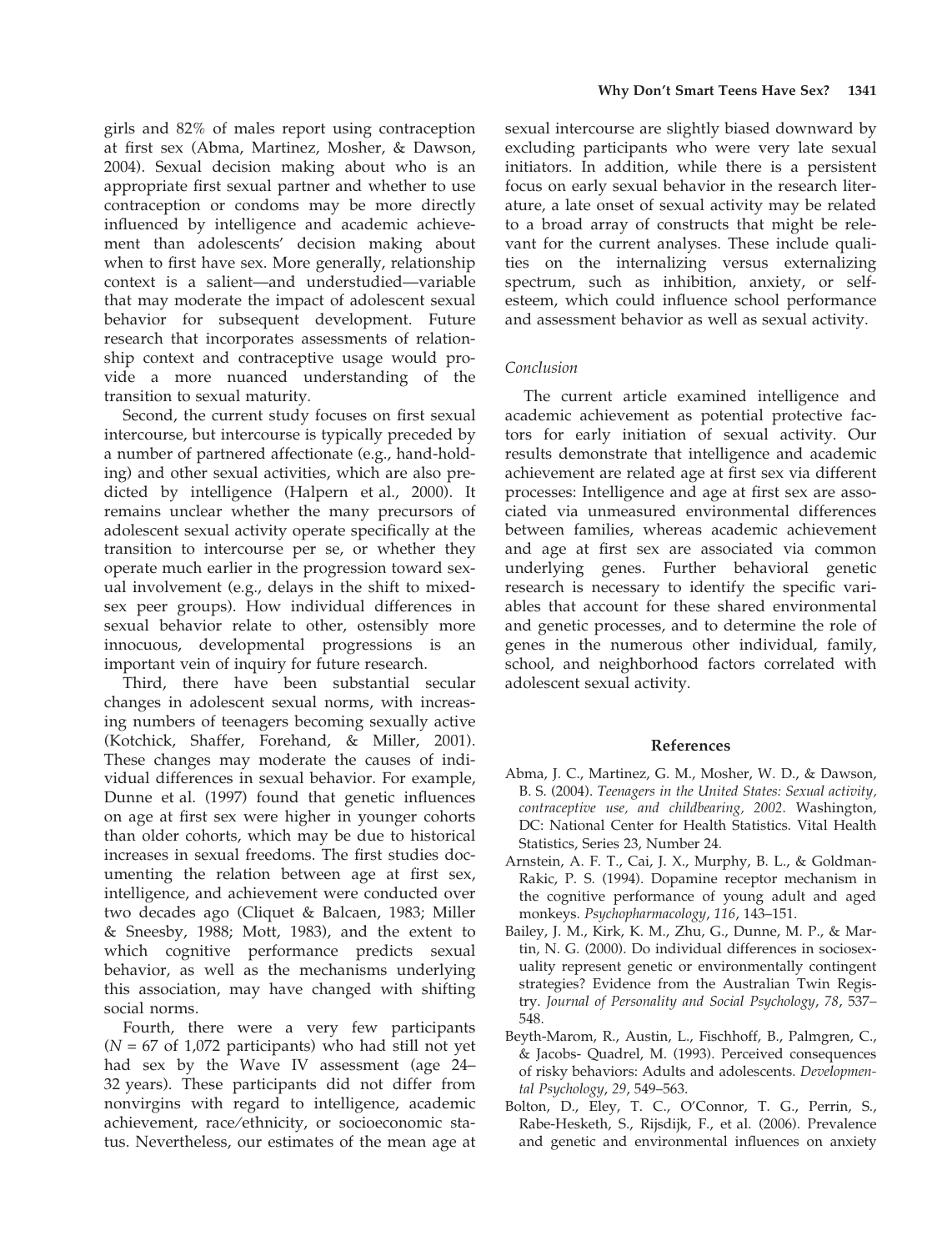#### 1342 Harden and Mendle

disorders in 6-year-old twins. Psychological Medicine, 36, 335–344.

- Bouchard, T. J. (2004). Genetic influence on human psychological traits: A survey. Current Directions in Psychological Science, 13, 148–151.
- Browne, M. W., & Cudeck, R. (1993). Alternative ways of assessing model fit. In K. A. Bollen & J. S. Long (Eds.), Testing structural equation models (pp. 136–162). Newbury Park, CA: Sage.
- Casey, B. J., Getz, S., & Galvan, A. (2008). The adolescent brain. Developmental Review, 28, 62–77.
- Centers for Disease Control. (2006). HIV incidence 2006. Retrieved May 2011 from http://www.cdc.gov/hiv/ topics/surveillance/resources/slides/incidence/index. htm
- Chamorro-Premuzic, T., & Furnham, A. (2003). Personality predicts academic performance: Evidence from two longitudinal university samples. Journal of Research in Personality, 37, 319–338.
- Cliquet, R. L., & Balcaen, J. (1983). Intelligence, family planning, and family formation. In R. L. Cliquet, G. Dooghe, D. J. Van de Kaa, & H. G. Moors (Eds.), Population and family in the low countries, III (pp. 27–70). Voorburg: Netherlands Interuniversity Demographic Institute.
- Comings, D. E., Gade-Andavolu, R., Gonzalez, N., Wu, S., Muhleman, D., Blake, H., et al. (2000). Multivariate analysis of associations of 42 genes in ADHD, ODD and conduct disorder. Clinical Genetics, 58, 31–40.
- Cotton, S., Mills, L., Succop, P. A., Biro, F. M., & Rosenthal, S. L. (2004). Adolescent girls' perceptions of the timing of their sexual initiation: ''too young'' or ''just right''? Journal of Adolescent Health, 34, 453–458.
- Dahl, R. E. (2004). Adolescent brain development: A period of vulnerabilities and opportunities. Annals of the New York Academy of Sciences, 1021, 1–22.
- Deptula, D., Henry, D., Shoeny, M., & Slavick, J. (2006). Adolescent sexual behavior and attitudes: A costs and benefits approach. Journal of Adolescent Health, 38, 35– 43.
- Dorn, L. D., Dahl, R. E., Woodward, H. R., & Biro, F. (2006). Defining the boundaries of early adolescence: A user's guide to assessing pubertal status and pubertal timing in research with adolescents. Applied Developmental Science, 10, 30–56.
- Dubas, J. S., Graber, J. A., & Petersen, A. C. (1991). The effects of pubertal development on achievement during adolescence. American Journal of Education, 99, 444–460.
- Dunne, M. P., Martin, N. G., Statham, D. J., Slutske, W. S., Dinwiddie, S. H., Bucholz, K. K., et al. (1997). Genetic and environmental contributions to variance in age at first sexual intercourse. Psychological Science, 8, 211–216.
- Fergusson, D. M., Horwood, L. J., & Ridder, E. M. (2005). Show me the child at seven II: Childhood intelligence and later outcomes in adolescence and young adulthood. Journal of Child Psychology and Psychiatry, 46, 850– 858.
- Figner, M. K., Mackinlay, R. J., Wilkening, F., & Weber, E. U. (2009). Affective and deliberative processes in risky

choice: Age differences in risk taking in the Columbia Card Task. Journal of Experimental Psychology: Learning, Memory, and Cognition, 35, 709–730.

- Flannery, D. J., Rowe, D. C., & Gulley, B. L. (1993). Impact of pubertal status, timing, and age on adolescent sexual experience and delinquency. Journal of Adolescent Research, 8, 21–40.
- Fletcher, J. M. (2007). Social multipliers in sexual initiation decisions among U.S. high school students. Demography, 44, 373–388.
- Frisco, M. L. (2008). Adolescents' sexual behavior and academic attainment. Sociology of Education, 81, 284– 311.
- Geronimus, A. T. (2003). Damned if you do: Culture, identity, privilege, and teenage childbearing in the United States. Social Science and Medicine, 57, 881–893.
- Graber, J. A., Lewinsohn, P. M., Seeley, J. R., & Brooks-Gunn, J. (1997). Is psychopathology associated with the timing of pubertal development? Journal of the American Academy of Child and Adolescent Psychiatry, 36, 1768–1776.
- Halpern, C. T., Joyner, K., Udry, J. R., & Suchindran, C. (2000). Smart teens don't have sex (or kiss much either). Journal of Adolescent Health, 26, 213–225.
- Harden, K. P., Mendle, J. E., Hill, J. E., Turkheimer, E., & Emery, R. E. (2008). Rethinking timing of first sex and delinquency. Journal of Youth and Adolescence, 37, 373– 385.
- Harden, K. P., Turkheimer, E., & Loehlin, J. C. (2007). Genotype-by-environment interaction in adolescents' cognitive aptitude. Behavior Genetics, 37, 273–283.
- Harris, K. M. (2005). Design features of AddHealth. Chapel Hill: Carolina Population Center, University of North Carolina at Chapel Hill. Retrieved May 2011 from http://www.irp.wisc.edu/initiatives/trainedu/igrfp/ readings06/harris1.pdf
- Harris, K. M., Duncan, G. J., & Boisjoly, J. (2002). Evaluating the role of ''nothing to lose'' attitudes on risky behavior in adolescence. Social Forces, 80, 1003–1039.
- Hogan, D. P., & Kitagawa, E. M. (1985). The impact of social status, family structure, & neighborhood on the fertility of black adolescent. American Journal of Sociology, 90, 825–855.
- Jacobson, K. C., & Rowe, D. C. (1999). Genetic and environmental influences on the relationships between family connectedness, school connectedness, and adolescent depressed mood. Developmental Psychology, 35, 926–939.
- Jang, K. L., Livesley, W. J., & Vernon, P. A. (1996). Heritability of the Big Five personality dimensions and their facets. Journal of Personality, 64, 577–592.
- Jessor, S. L., & Jessor, R. (1975). Transition from virginity to nonvirginity among youth: A social-psychological study over time. Developmental Psychology, 11, 473–484.
- Keating, D. (2004). Cognitive and brain development. In R. Lerner & L. Steinberg (Eds.), Handbook of adolescent psychology (2nd ed., pp. 45–84). New York: Wiley.
- Kim, K., & Smith, P. K. (1998). Retrospective survey of parental marital relations and child reproductive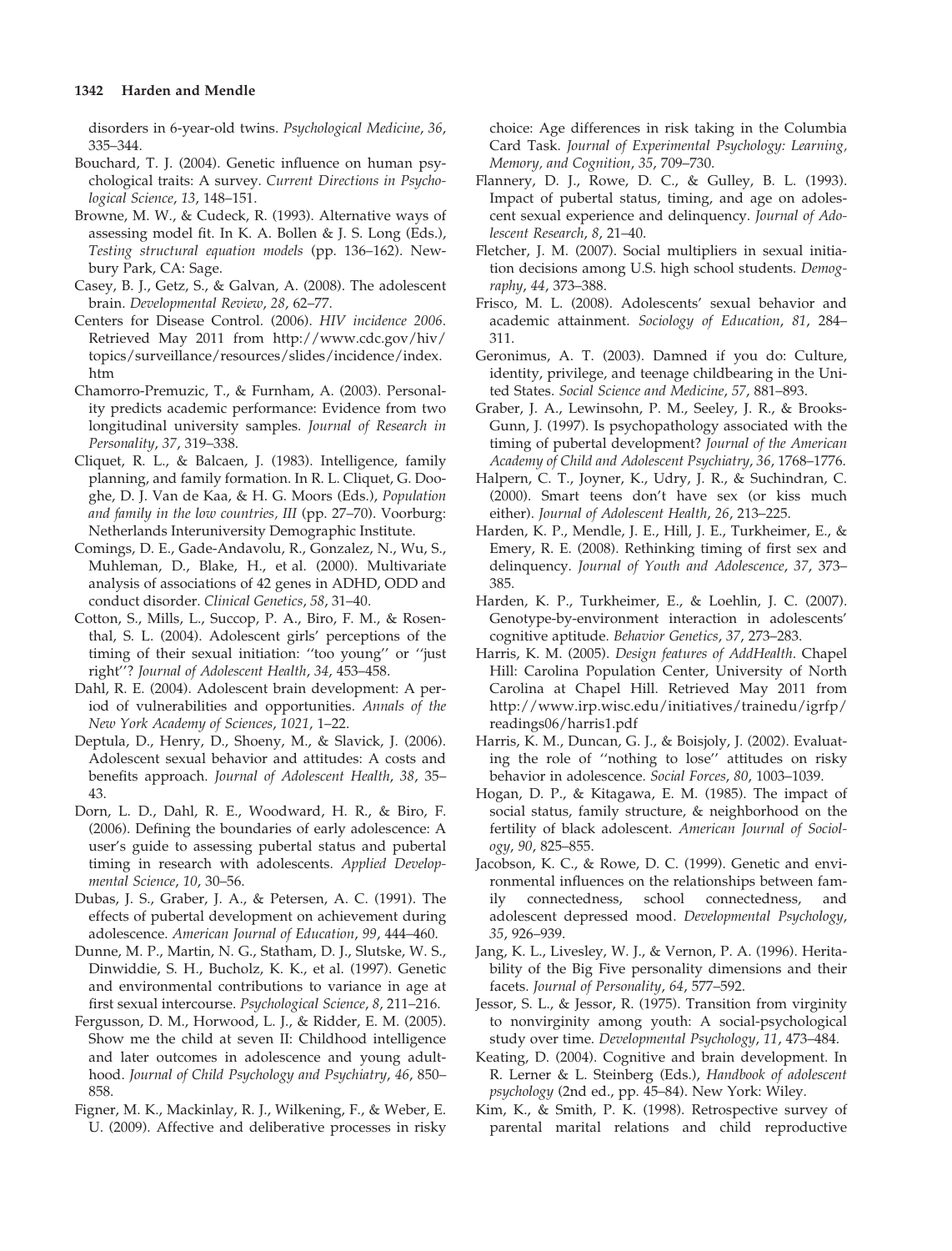development. International Journal of Behavioral Development, 22, 729–751.

- Kirby, D. (2002a). Antecedents of adolescent initiation of sex, contraceptive use, and pregnancy. American Journal of Health Behavior, 26, 473–485.
- Kirby, D. (2002b). The impact of schools and school programs upon adolescent sexual behavior. Journal of Sex Research, 39, 27–33.
- Kotchick, B. A., Shaffer, A., Forehand, R., & Miller, K. S. (2001). Adolescent sexual risk behavior: A multi-system perspective. Clinical Psychology Review, 21, 493–519.
- Lam, T. H., Shi, H. J., Ho, L. M., Stewart, S. M., & Fan, S. (2002). Timing of pubertal maturation and heterosexual behavior among Hong Kong Chinese adolescents. Archives of Sexual Behavior, 31, 359–366.
- Loehlin, J. C., & Nichols, R. C. (1970). Heredity, environment, and personality: A study of 850 sets of twins. Austin: University of Texas Press.
- Loehlin, J. C., & Nichols, R. C. (1976). Heredity, environment, and personality: A study of 850 sets of twins. Austin: University of Texas Press.
- Loehlin, J. C., Harden, K. P., & Turkheimer, E. (2009). The effects of assumptions about parental assortative mating and genotype-income correlation on parameter estimates from the National Merit twin study. Behavior Genetics, 39, 165–169.
- Lyons, M. J., Koenen, K. C., Buchting, F., Meyer, J. M., Eaves, L., Toomey, R., et al. (2004). A twin study of sexual behavior in men. Archives of Sexual Behavior, 33, 129–136.
- Manlove, J. (1998). The influence of high school dropout and school disengagement on the risk of school-age pregnancy. Journal of Research on Adolescence, 8, 187–220.
- Manning, W. D., Giordano, P. C., & Longmore, M. A. (2006). Hooking up: The relationship contexts of ''nonrelationship'' sex. Journal of Adolescent Research, 21, 459– 483.
- Martin, N. G., Eaves, L. J., & Eysenck, H. J. (1977). Genetical, environmental, and personality factors influencing the age of first sexual intercourse in twins. Journal of Biosocial Science, 9, 91–97.
- Miller, B. C., Norton, M. C., Curtis, T., Hill, E. J., Schvaneveldt, P., & Young, M. H. (1997). The timing of first sexual intercourse among adolescents: Family, peer, and other antecedents. Youth and Society, 29, 54–83.
- Miller, B. C., & Sneesby, K. R. (1988). Educational correlates of adolescents' sexual attitudes and behaviors. Journal of Youth and Adolescence, 17, 521–530.
- Miller, W. B., Pasta, D. J., MacMurray, J., Chiu, C., Wu, H., & Comings, D. E. (1999). Dopamine receptor genes are associated with age at first sexual intercourse. Journal of Biosocial Science, 31, 43–54.
- Moffitt, T. E. (2005). The new look of behavioral genetics in developmental psychology: Gene-environment interplay in antisocial behaviors. Psychological Bulletin, 131, 533–554.
- Mott, F. L. (1983, November). Early fertility behavior among American youth: Evidence from the 1982

National Longitudinal Surveys of Labor Force Behavior of Youth. Paper presented at the America Public Health Association meetings, Dallas, TX.

- Muthén, L. K., & Muthén, B. O. (1998–2007). Mplus user's guide (5th ed.). Los Angeles, CA: Authors.
- Neale, M. C., & Cardon, L. R. (1992). Methodology for genetic studies of twins and families. Boston, MA: Kluwer.
- Ohannessian, C. M., & Crockett, L. J. (1993). A longitudinal investigation of the relationship between educational investment and adolescent sexual activity. Journal of Adolescent Research, 8, 167–182.
- Plomin, R., & Daniels, D. (1987). Why are children in the same family so different from each other? Behavioral and Brain Sciences, 10, 1–16.
- Rodgers, J. L., Kohler, H., McGue, M., Behrman, J. R., Petersen, I., Binglery, P., et al. (2008). Education and cognitive ability as direct, mediating, or spurious influences on female age at first birth: Behavior genetic models fit to Danish twin data. American Journal of Sociology, 114, S202–S232.
- Rosenthal, S. L., von Ranson, K. M., Cotton, S., Biro, F. M., Mills, L., & Succop, P. A. (2001). Sexual initiation: Predictors and developmental trends. Sexually Transmitted Diseases, 28, 527–532.
- Rowe, D. C. (2002). On genetic variation and age at first sexual intercourse: A critique of the Belsky-Draper hypothesis. Evolution and Human Behavior, 23, 365–372.
- Rutter, M., Pickles, A., Murray, R., & Eaves, L. (2001). Testing hypotheses on specific environmental causal effects on behavior. Psychological Bulletin, 127, 291–324.
- Scarr, S. (1997). Behavior-genetic and socialization theories of intelligence: Truce and reconciliation. In R. J. Sterberg & E. Grigorenko (Eds.), Intelligence, heredity, and environment (pp. 3–41). Cambridge, UK: Cambridge University Press.
- Schvaneveldt, P. L., Miller, B. C., Berry, E. H., & Lee, T. R. (2001). Academic goals, achievement, and age at first sexual intercourse: Longitudinal bidirectional influences. Adolescence, 36, 767–787.
- Shearer, D. L., Mulvihill, B. A., Klerman, L. V., Wallander, J. L., Hovinga, M. E., & Redden, D. T. (2002). Association of early childbearing and low cognitive ability. Perspectives on Sexual and Reproductive Health, 34, 236– 243.
- Slutske, W. S., Heath, A. C., Dinwiddie, S. H., Madden, P. A. F., Bucholz, K. K., Dunne, M. P., et al. (1997). Modeling genetic and environmental influences in the etiology of conduct disorder: A study of 2682 twin pairs. Journal of Abnormal Psychology, 106, 266–279.
- Spitz, E., Moutier, R., Reed, T., Busnel, M. C., Marchaland, C., Roubertoux, P. L., et al. (1996). Comparative diagnoses of twin zygosity by SSLP variant analysis, questionnaire, and dermatoglyphic analysis. Behavior Genetics, 26, 55–63.
- Spriggs, A. L., & Halpern, C. T. (2008). Timing of sexual debut and initiation of postsecondary education by early adulthood. Perspectives on Sexual and Reproductive Health, 40, 152–161.